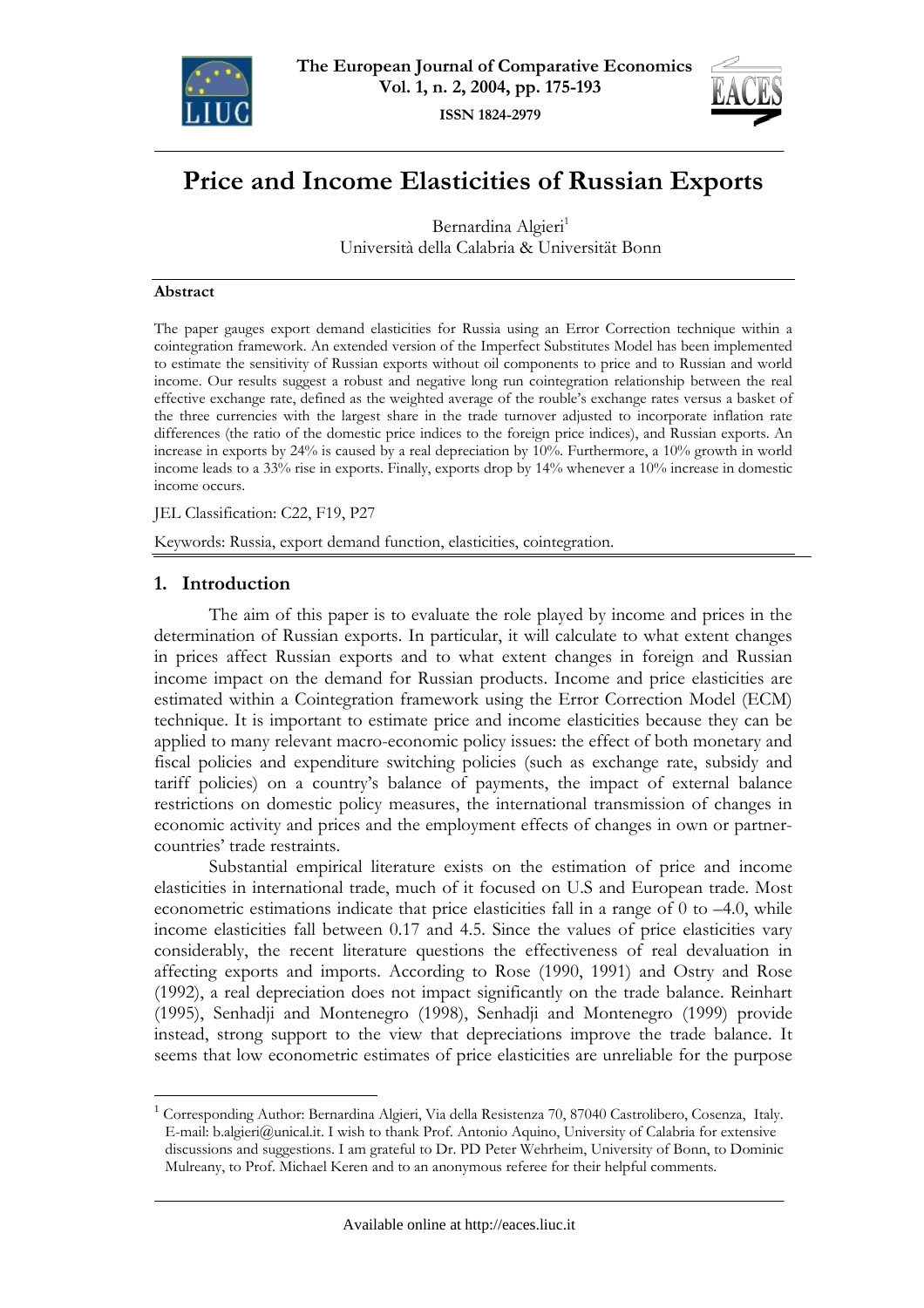of forecasting the effect of a depreciation, and there is a strong presumption that these elasticities lead to a considerable underestimation of its effectiveness.

The paper is divided into seven sections. Section 2 briefly reviews the trade modelling literature. Section 3 describes the imperfect substitute model. Section 4 specifies a model for Russia and provides an explanation of data employed. Section 5 shows the empirical analysis within a Cointegration framework. The main findings are presented in section 6. Section 7 concludes.

# **2. Trade Modelling**

The behaviour of foreign trade flows has been subjected to many empirical investigations through the estimation of trade equations*.* The latter are equations for the time-series behaviour of the quantities and prices of imported and exported goods. Early estimations of income and price elasticities have been investigated and assessed by Prais (1962). Early world trade models are examined in Taplin (1973). Multi-country models have been gauged by Deardorff and Stern (1978). Special attention should be paid to trade surveys by Leamer and Stern (1970), Stern et al. (1976) and to the works by Chipman (1985), Goldstein and Khan (1985), Faini et al. (1992), Hung et al. (1993), de la Croix and Urbain (1995), Hooper et al. (1998), Marquez and McNeilly (1998), Senhadji and Montenegro (1999), Nielsen (2001), Banco de Espaňa (2003).

The question of how the time series behaviour of imports and exports should be modelled has been subject to much debate. The appropriate model relies on: the type of traded commodity, i.e. if it is a homogeneous or a differentiated good; the main purpose to which the traded product is destined, i.e. if it used as factor of production or as final good; the institutional and legal structure under which trade takes place; the aim of the modelling analysis, i.e. if it is necessary to forecast or to test hypotheses; and the availability of data, i.e. if data are annual or quarterly or if they are disaggregated or aggregated.

The empirical literature has been characterised by two general models of trade, namely, the imperfect substitutes model and the perfect substitutes model. The two models have often been considered as competitors, because most trade analyses have gauged aggregate exports and/or imports. When aggregation is no more a severe constraint and it is possible to disaggregate data, the two aforementioned models could be viewed as complements: "one concerning trade for differentiated commodities and the other regarding trade for close, if not perfect, substitutes" (Goldestein and Khan, 1985; Senhadji and Montenegro, 1998).

# **3. The Economic Model: The Imperfect Substitutes Model**

Since the amount of export-import adjustments depends on the sensitivity to price and income variations, it is relevant to calculate the price and income elasticity of a country's export volumes. The theoretical foundation of the empirical analysis is the Imperfect Substitutes Model. The basic assumption of the model is that neither imports nor exports are perfect substitutes for domestic products. Such a hypothesis is confirmed by empirical evidence. If domestic and foreign goods were perfect substitutes, a given country would be either an exporter or an importer. Since the world market is characterised by the presence of bilateral trade and the coexistence between imports and domestic production, the hypothesis of perfect substitution can be rejected. Moreover, a large body of empirical studies (Lipsey (1978); Kravis and Lipsey (1983);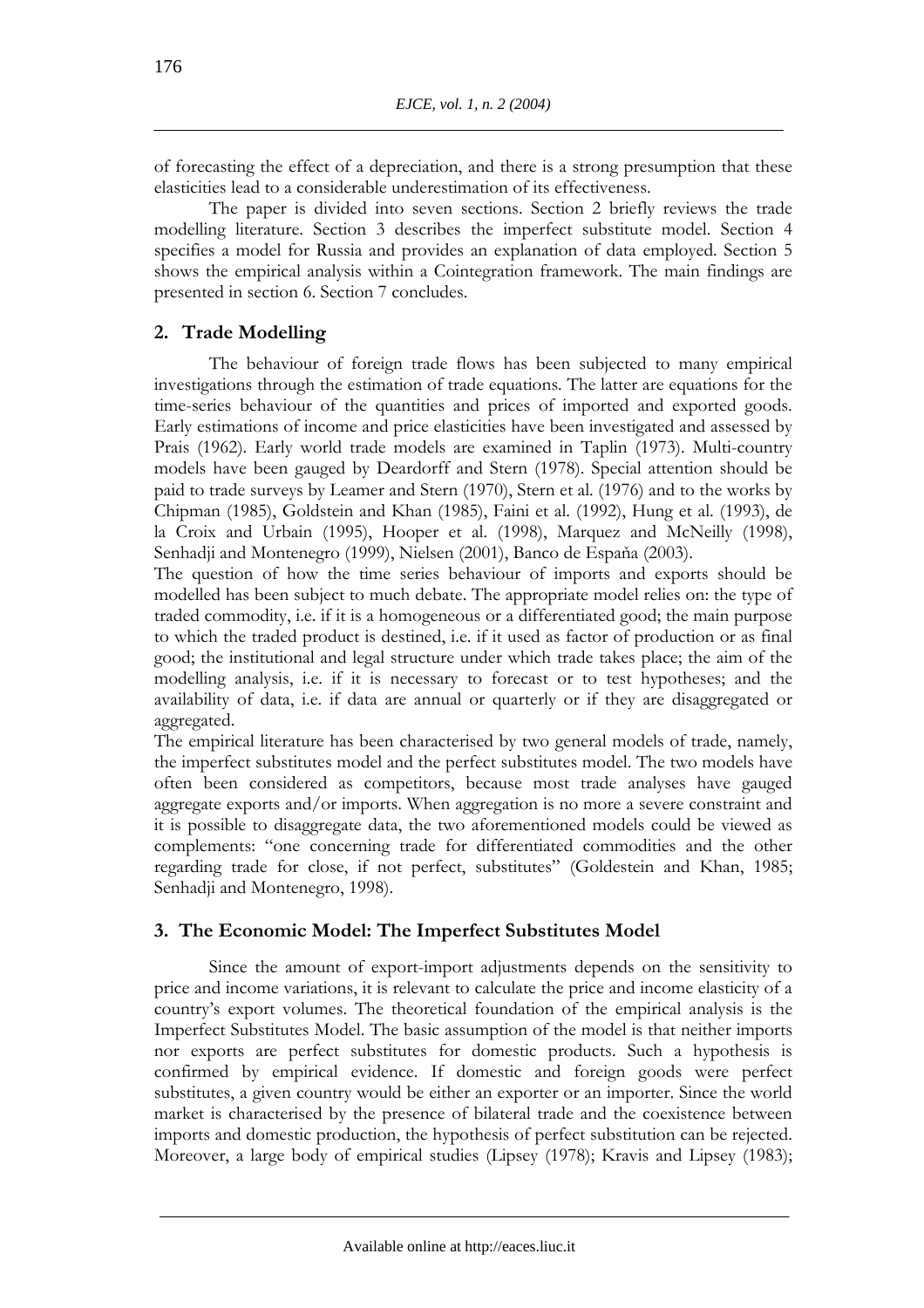Giovannini (1988); Wolf et al. (1994, 2000),) have shown that price differentials can be surprisingly large for the same product in different countries, as well as between the domestic and export prices of a given product in the same country. In other words, the "law of one price" fails dramatically in practice, even for products that commonly enter international trade. It seems therefore, that finite price elasticities of demand and supply (as the imperfect substitutes models postulates) can in fact be estimated for most traded goods.

 The imperfect substitutes model (Goldstein, Moris, Khan 1985; Marquez and McNeilly, 1988; Hooper and Marquez, 1995) of the home country's exports to, and imports from, the rest of the world (\*) is formalized by a set of equations:

| $M^d = \gamma$ $(Y, P^M, P)$<br>$\gamma_1, \gamma_3 > 0, \gamma_2 < 0$ | (1) |
|------------------------------------------------------------------------|-----|
| $X^d = \pi(Y^* e, P^X, P^* e)$<br>$\pi_1, \pi_3 > 0, \pi_2 < 0$        | (2) |
| $M^s = \varphi(P^{M*} (1+S^*), P^*)$<br>$\varphi_1 > 0, \varphi_2 < 0$ | (3) |
| $X^s = \xi(P^X(1+S), P)$<br>$\xi_1 > 0, \xi_2 < 0$                     | (4) |
| $P^{M} = P^{X*} (1+T)e$                                                | (5) |
| $P^{M*}=P^{X}(1+T^{*})/e$                                              | (6) |
| $M^d = M^s e$                                                          | (7) |
| $X^d = X^s$                                                            | (8) |

 The eight equations identify the quantities of imports demanded by the home country  $(M<sup>d</sup>)$ , the quantity of exports demanded by the world from the home country  $(X<sup>d</sup>)$ , the quantity of imports supplied by the rest of the world to the home country  $(M<sup>s</sup>)$ , the quantity of the home country exports to the rest of the world  $(X^s)$ , the prices in domestic currency paid by the importers  $(P^M$  and  $P^{M*}$ ) and the prices in domestic currency paid to the exporters ( $P^X$  and  $P^{X*}$ ). The level of nominal income (Y, Y\*), the prices of domestic commodities produced within the regions  $(P, P^*)$ , proportional tariffs (T, T\*), subsides to imports and exports (S, S\*) and the real exchange rate (e) are the explanatory variables.

The main features of the imperfect substitutes model can be summed up as follows. Along with the standard demand theory, it is supposed that the representative agent maximises his lifetime utility subject to a lifetime budget constraint. The resulting demand functions for exports and imports therefore, describe the quantity demanded as a function of the level of monetary income in the importing country, the imported product's own price, and the price of domestic substitutes. By considering a logarithmic utility function, the income ( $γ_1$  and  $π_1$ ) and price elasticity ( $γ_3$  and  $π_3$ ) of substitutes are assumed to be positive, while the price elasticity of the traded product is assumed to be negative ( $γ_2$  and  $π_2$ ).

Let us assume the demand function to be homogeneous of degree 0, equation 1 can be written in the following way:

 $M^{d} = \gamma (Y/P, P^{M}/P)$   $\gamma_1 > 0, \gamma_2 < 0$ 

Where  $Y/P =$  real income  $P^{M}/P$  = real import price

Considering an n-country model, the symmetry between the demand function for imports and the demand function for exports vanishes. Imports compete, in fact, only with goods produced within the country. Exports compete both with goods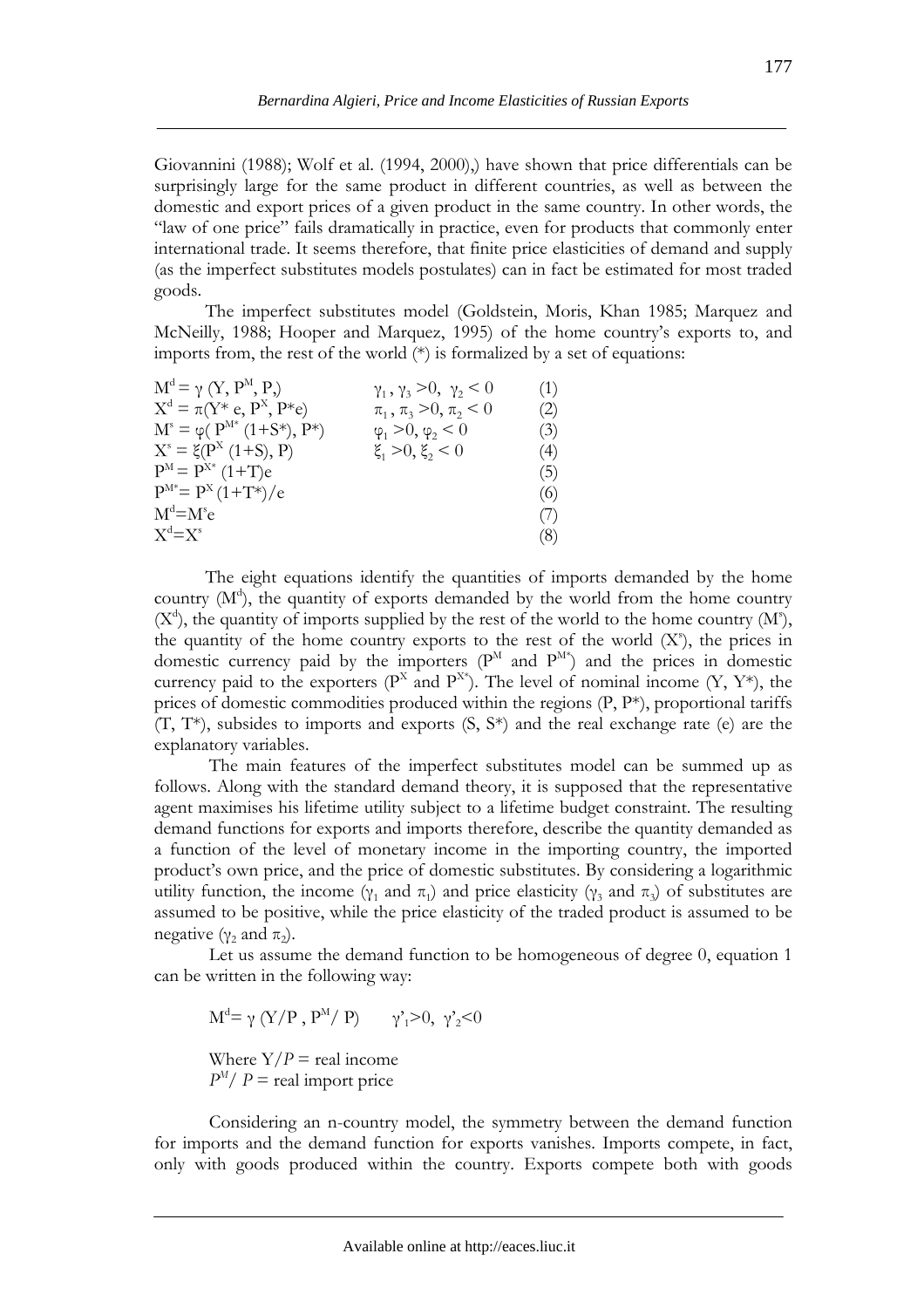produced in the imported country and with exported goods by third countries. The equation 2 is corrected with prices of competing goods.

$$
X^d\;/\;X_*^{\;d} \!= \pi\;(P^*\;X^d\!/P^*\;X_*^{\;d})
$$

where  $X^d$  is the demand for exports to the rest of the world from third countries.

The supply functions depend on the prices of exported and domestic goods and on subsidies. The price elasticities of exported and local commodities ( $\varphi$ <sub>*i*</sub> and  $\xi$ <sub>*i*</sub>) are assumed to be positive, the price elasticities of substitutes ( $\varphi$ , and  $\xi$ ) are supposed to be negative. The equilibrium conditions are represented by the last two equations. The implicit hypothesis is that prices move in order to equate demand and supply over time.

The imperfect substitutes model, by presenting both demand and supply side equations, allows to identify simultaneous relationships among quantities and prices. In spite of this peculiar characteristic, brilliantly pointed out by Orcutt, (1950) and Goldstein and Kahn (1985), a host of time series works on export and import equations have considered the supply side only by assumption. Throughout the early 90s, the standard methodology to estimate import and export demand (eq. (1) and eq. (2)) was based on the assumption of an infinite supply-price elasticity for imports and exports ( $\varphi_1$ ) in eq. (3) and  $\xi_1$  in eq. (4)). Under this hypothesis,  $P^M$  and  $P^X$  were viewed as exogenous and thus estimated by single equations. If the supply elasticities were instead, less than infinite, the problem would be more cumbersome because one should either appraise the complete structural system of simultaneous equations or solve the reduced form for quantities and prices as functions of the exogenous variables in the system. After 1995, economic researchers have used either cointegration analyses to cope with simultaneity problems or fully-modified-OLS methodologies to overcome endogeneity and serial correlation biases.

#### **4 A Model for Russia**

Let us suppose that Russia (the exporting country) has only one trading partner (the rest of the world). Russia's export demand  $(x<sub>t</sub>)$  will hence coincide with the import demand of the rest of the world  $(m_t^*)$ . We continue to assume that there is a representative agent in the rest of the world, who lives forever and maximises his utility by choosing how much to consume of his domestic endowment  $(w_t^*)$  and of the imported good  $(m_t^*)$ . It is supposed further, that there is no production sector, because production often involves the combining of intermediate inputs by using factors of production, while the model makes no distinction between intermediate and final products. The representative consumer in the rest of the world maximises an intertemporal utility function over time (Ut) expressed as:

$$
\underset{\{w_t^*, m_t^*\}_{t=0}^{\infty}}{\text{Max}} U_t = \underset{\{w_t^*, m_t^*\}_{t=0}^{\infty}}{\text{Max}} E_t \cdot \left\{ \sum_{t=0}^{\infty} (1+\delta)^{-1} \cdot u(w_t^*, m_t^*) \right\} \tag{9}
$$

subject to his budget constraint:

$$
b_{t+1}^* = (1+r) \cdot b_t^* + (s_t^* - w_t^*) - p_t \cdot m_t^* \tag{10}
$$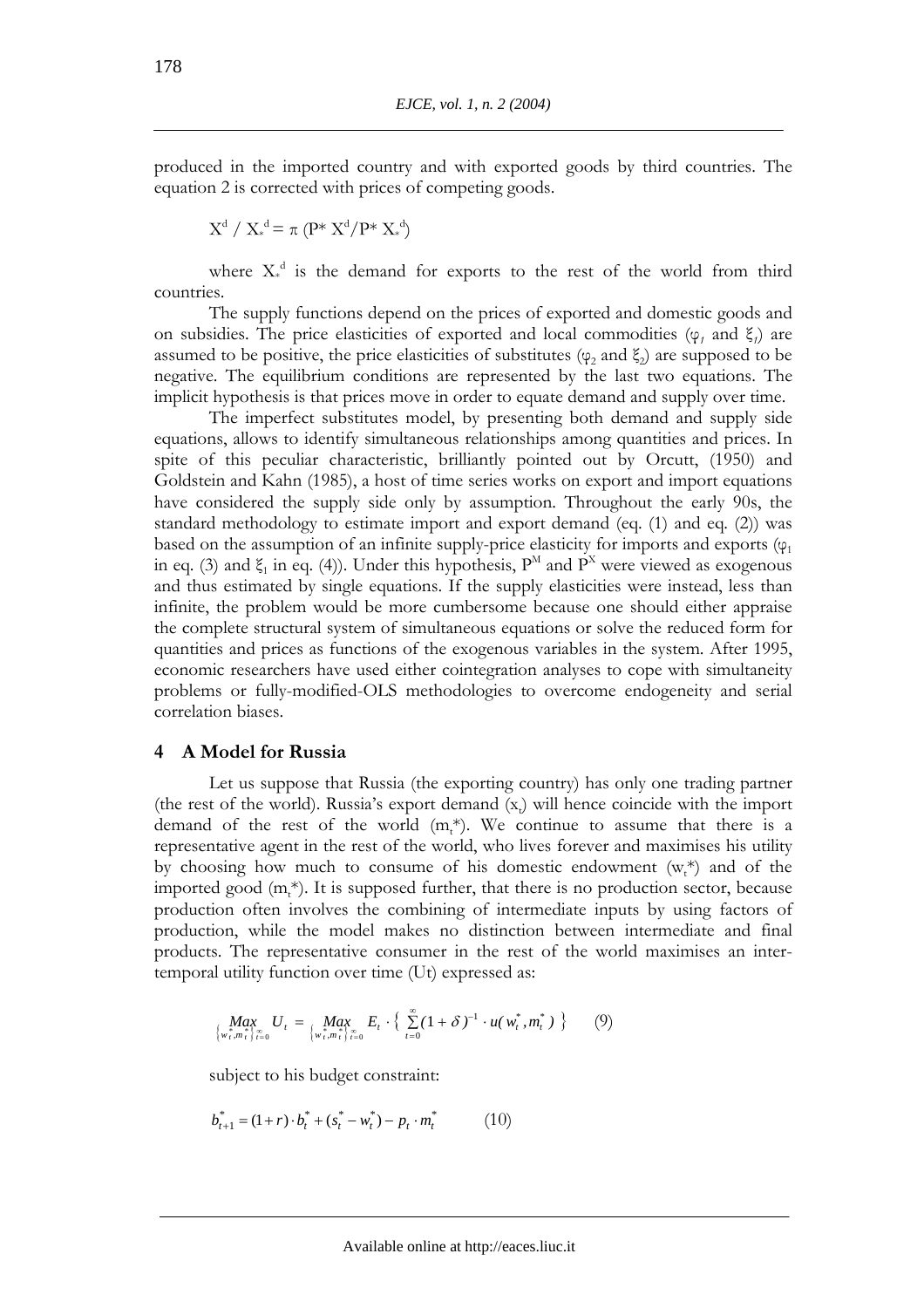and to a transversality condition, which excludes Ponzi-games, i.e. the fact that a consumer can freely consume all lifetime resources, by borrowing forever without extinguishing his debt.

$$
\lim_{T \to \infty} \frac{b_{T+1}^*}{\prod_{t=0}^T (1+r)^{-1}} = 0 \qquad (11)
$$

All the starred variables denote the rest of the world (the importing country) while non-starred variables refer to Russia.  $E\{\cdot\}$  is the expectation operator at time t;  $\delta$ is the consumer's rate of time preferences, i.e. the subjective discount rate, which measures the individual's impatience to consume; agents are free to borrow and lend at the same world interest rate *r*, that is the yield on capital;  $b_{t+1}^*$  denotes the next period stock of Russian bonds held by the rest of the world if positive and the next period stock of foreign bonds held by Russia if negative;  $p_t$  is the price of the Russian good in terms of foreign commodity;  $s_t^*$  is the stochastic endowment which follows an AR(1) process of the form:

$$
s_t^* = \mu \cdot s_{t-1}^* + (1 - \mu) \cdot \overline{s}^* + \varepsilon_t^*
$$
  

$$
0 \le \mu \le 1
$$
  

$$
\varepsilon_t^* \approx (0, \sigma^2)
$$
 (12)

with an unconditional mean  $\bar{s}^*$  and an unconditional variance  $\sigma^2/(1-\mu^2)$ .  $\varepsilon^*$  is an independent and identically distributed shock to the stochastic endowment with zero mean and variance  $\sigma^2$ .  $\mu$  governs the degree of persistence of the endowment shock. The first order conditions for the individual's problem are:

$$
\frac{\partial L_t}{\partial w_t^*}: u_{w^*}(t) - \lambda_t = 0 \quad (13)
$$
  

$$
\frac{\partial L_t}{\partial m_t^*}: u_{m^*}(t) - \lambda_t \cdot p_t = 0 \quad (14)
$$
  

$$
\lambda_t = (1 + \delta)^{-1} \cdot E_t (1 + r) \cdot \lambda_{t+1} \quad (15)
$$

where L is the Lagrangian and  $\lambda_i$  is the Lagrange multiplier associated with the budget constraint. Consider the case in which the individual utility function is of addilog type, as in Ogaki (1992) and Clarida (1994), de la Croix and Urban (1995), Senhadji and Montenegro (1999). The specific form of the instantaneous utility function is:

$$
u_{t}(w_{t}^{*}, m_{t}^{*}) = \frac{\Omega_{t} \cdot (w_{t}^{*})^{1-\alpha}}{1-\alpha} + \frac{\Psi_{t} \cdot (m_{t}^{*})^{1-\beta}}{1-\beta}
$$
 (16)  

$$
\Omega_{t} = e^{\alpha_{0} + \nu_{\Omega, t}}
$$
 (17)  

$$
\Psi_{t} = e^{\nu_{0} + \nu_{\Psi, t}}
$$
 (18)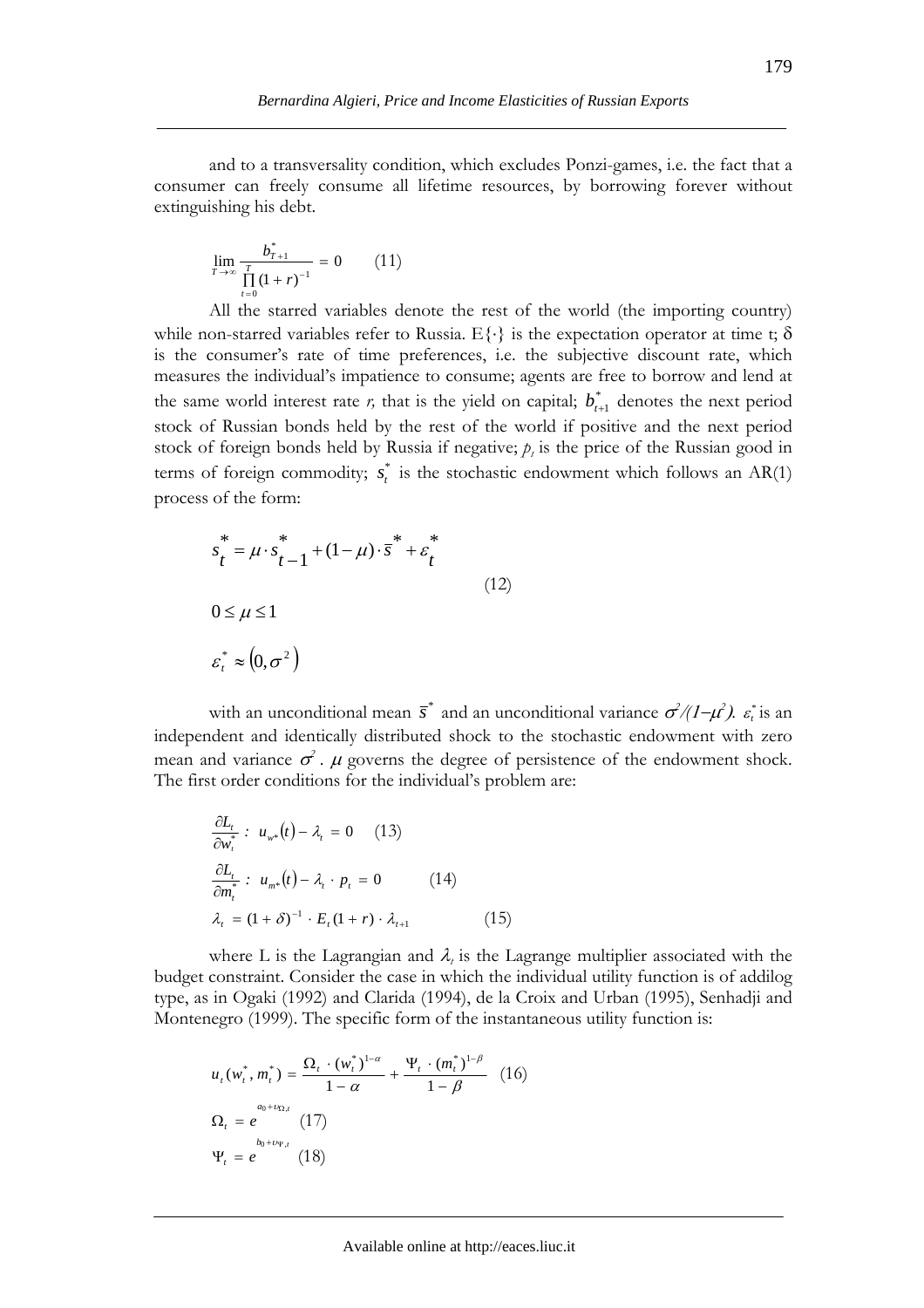where *Ω<sup>t</sup>* and *Ψ<sup>t</sup>* are exponential stationary random shocks, which cause variations in the preferences of the representative agent,  $v_{Q,t}$  and  $v_{\Psi,t}$  are stationary shocks,  $\alpha$  and  $\beta$  are called curvature parameters and their inverse can be interpreted as long-run intertemporal elasticities of substitution between the domestic and the imported good. Solving the maximization problem for the explicit utility function (16) and substituting the values for  $\Omega_t$  and  $\Psi_t$  we will have the following first order conditions:

$$
w_t^* = \lambda_t^{-\frac{1}{\alpha}} \cdot (e^{a_0 + v_{\Omega,t}})^{\frac{1}{\alpha}} \quad (19)
$$
  

$$
m_t^* = \lambda_t^{-\frac{1}{\beta}} \cdot (e^{b_0 + v_{\Psi,t}})^{\frac{1}{\beta}} \cdot p_t^{-\frac{1}{\beta}} \quad (20)
$$

Taking the log for the equations (19) and (20), solving the equation (19) for  $\lambda$ and substituting it in the equation (20) yields:

$$
log\ m_{t}^{*} = \frac{\alpha}{\beta} log\ w_{t} - \frac{1}{\beta} log\ p_{t} - \frac{a_{0}}{\beta} - \frac{\upsilon_{\Omega,t}}{\beta} + \frac{b_{0}}{\beta} + \frac{\upsilon_{\Psi,t}}{\beta} \quad (21)
$$

posing  $c_0 = \frac{1}{\beta}$  ( $b_0 - a_0$ ) and  $v_t = \frac{1}{\beta}$  ( $v_{\Psi,t} - v_{\Omega t}$ ) leads to the standard export

demand function of the economic imperfect substitutes model:

$$
log\ m_{t}^{*} = log\ x_{t}^{*} = c_{0} + \frac{\alpha}{\beta} log\ w_{t} - \frac{1}{\beta} log\ p_{t} + v_{t} \ (22)
$$

# **4.1 The extended Imperfect Substitutes Model**

To take into account the availability of output as a determinant of exports, Russian national income  $(y_t)$  has been added to the explanatory variables of the export demand function considered in the imperfect substitutes model. The expected sign of the coefficient of the aforementioned variable is however ambiguous, since the value of national income stems from the equality between production and effective demand. If increases in national income are mainly caused by upsurges in domestic Russian demand, exports drop because of a slump in the availability of goods for exports. Conversely, if increases in national income are mainly pushed by a surge in Russian production capacity, exports could rise due to a greater availability of commodities (Aquino, 1982; Kalecki, 1971).

We have therefore, estimated the coefficients of the extended "stochastic" econometric specification.

$$
log \ m_t^* = log \ x_t^* = c_0 - \frac{1}{\beta} log \ p_t + \frac{\alpha}{\beta} log \ w_t + \zeta log \ y_t + v_t (23)
$$

where  $v_t$  is an iid disturbance:  $v_t \sim N(0, \sigma^2)$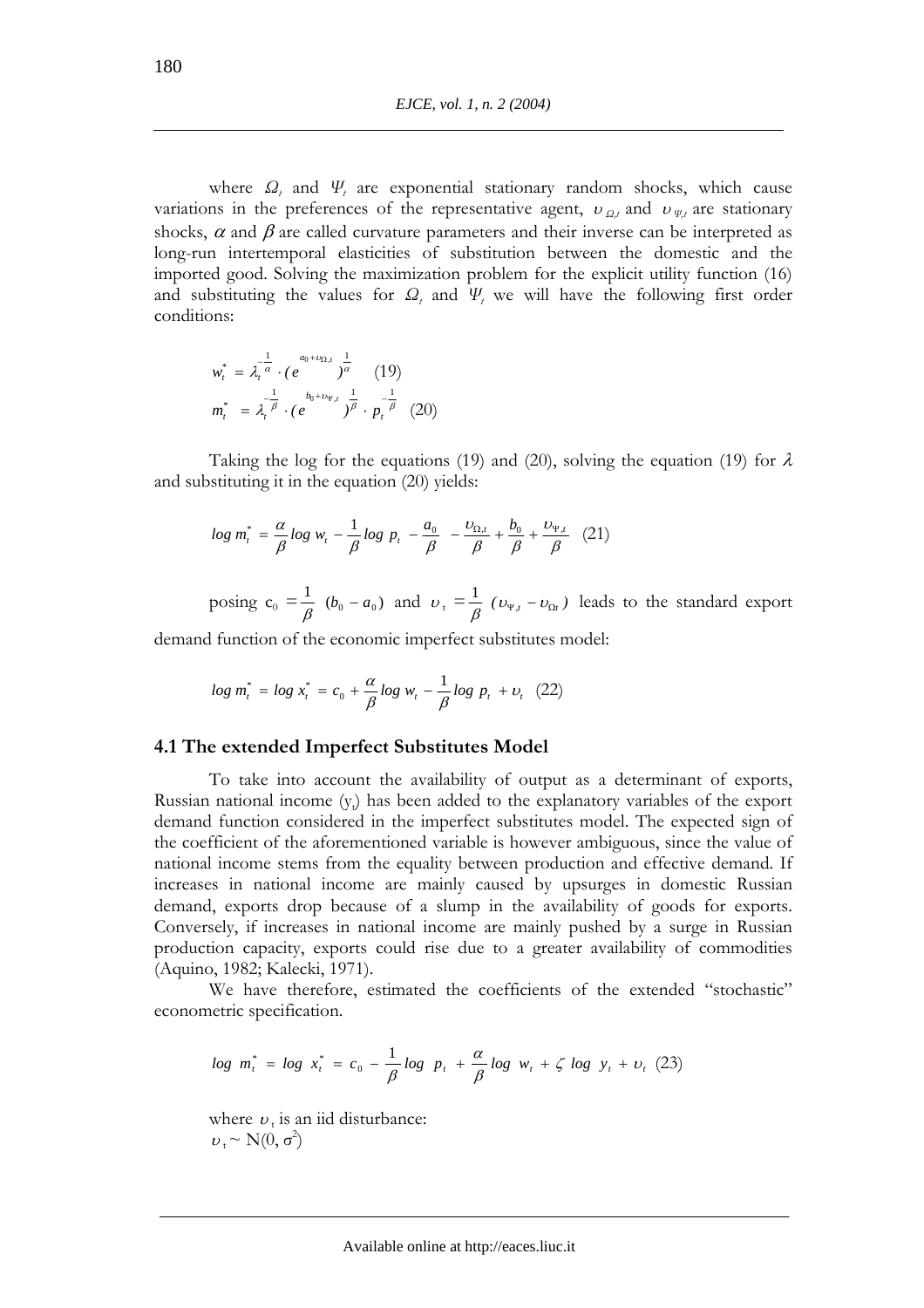# **4.2 The Data**

The quantitative stochastic equation for Russia has been constructed, using "Russian Economic Trends", CBR data and the "Indicators of Industry and Services" by OECD. In particular, the real effective exchange rate with base 1995=100 has been used for variable  $p_t$ . The real effective exchange rate is a trade weighted exchange rate, whose weightings are 40% the US, 40% Germany and 20% Ukraine. Thus, the real effective exchange rate is a significant indicator which measures the variations in competitiveness of the Russian economy. An increase in this series represents a real appreciation.  $y_t$  is the Russian real income at 1995 prices. In order to avoid endogeneity and sign problems,  $y_t$  does not include Russian exports.  $w_t$  is the OECD total industries production with base  $1990=100$ .  $x<sub>i</sub>$  are the Russian exports values with base  $1995=100$ . To avoid aggregation problems, we have excluded the exports of oil and its products from the total exports values2. Monthly data ranging from December 1993 to November 2001 have been used. The reasons to adopt monthly data are mainly two: 1) a technical reason concerns the shortage of years passed since the USSR dissolution, hence we have a lack of sufficient observations regarding quarterly data 2) a non technical reason regarding the rapid changes which occur in the Russian economy and as a consequence there is an interest in monitoring them.

#### **5 Empirical Analysis: Econometric Characteristics of the Time Series**

The first critical step of the analysis is to visually inspect the data. The variables' dynamics are sketched in Appendix Figure 2. They have been seasonally adjusted to account for their seasonal movements.

Each series seems to meander in a fashion characteristic of a random walk. To formally test for the presence of a unit root in the export–elasticity function, the augmented Dickey Fuller test (ADF) and the Phillips-Perron test (PP) have been implemented for each variable. The lag structure in the ADF regression is selected using the Akaike Information Criterion (AIC). The model includes a trend, since its presence is clear from the previous graphical inspection. The results are reported in Appendix

Table 4 .

 $\overline{a}$ 

The variables are not stationary, in fact Ho (existence of unit root) cannot be rejected. The critical values for the rejection of the hypothesis of a unit root are those computed according to the MacKinnon criterion. The variables are integrated of order one I(1) at 1%, 5% and 10% critical values, with the exception of *logx* which is stationary according to the Phillips-Perron test. Following the augmented D-F procedure all the variables are I(1) at each critical level.

#### **5.1 The Pesaran-Shin-Smith Approach**

Since available time series are relatively short, the rather new approach by Pesaran, Shin and Smith (2001) has been adopted, in the attempt to obtain robust estimates. In fact, as an anonymous referee pointed out and as Campbell and Perron (1991, pag.13) put forward:

<sup>2</sup> In a first analysis we estimated aggregate exports. Clearly, oil dominated the series, i.e. although oil price fluctuated quite wildly, the measured elasticity was very low because oil exports were not price sensitive.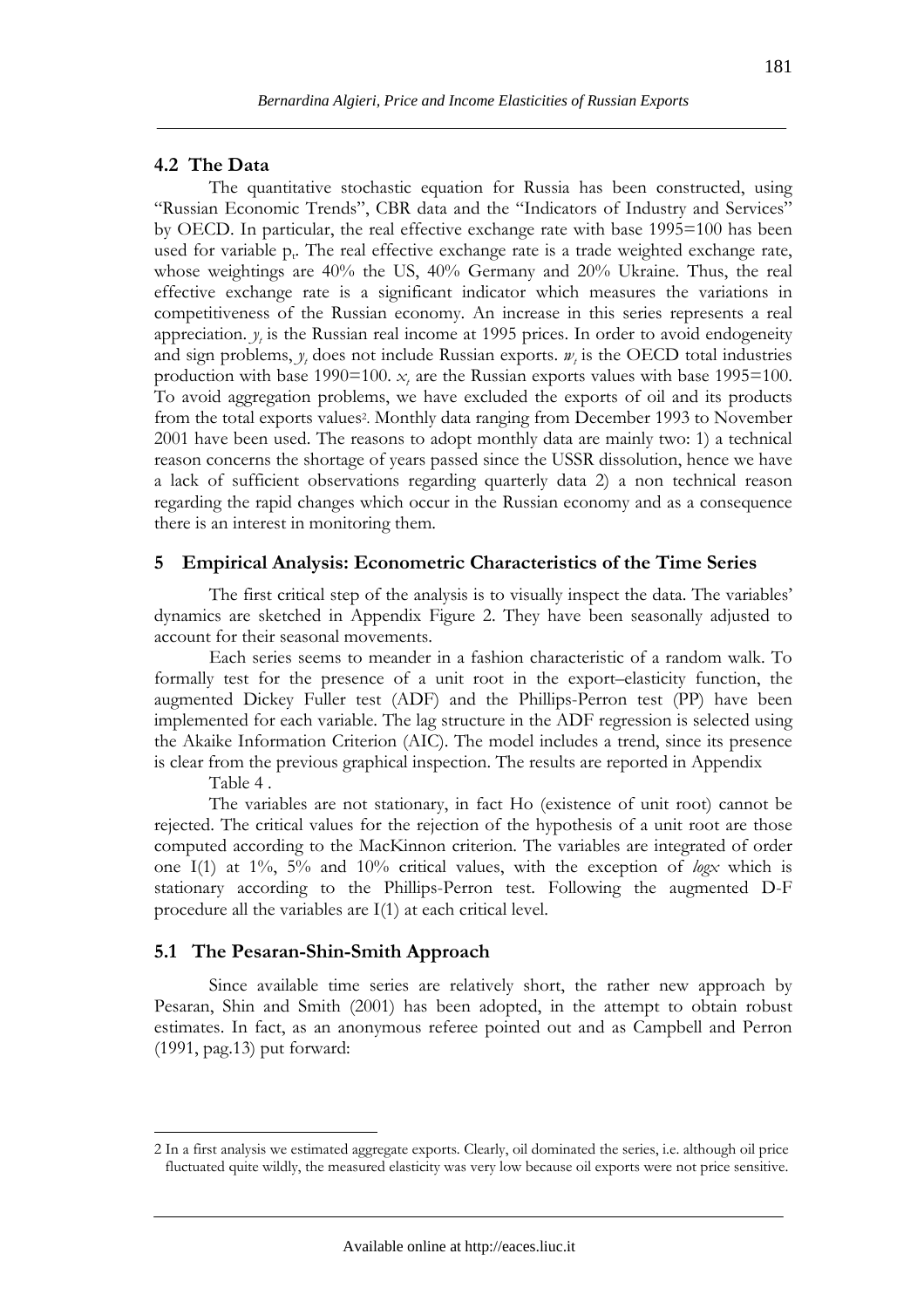"It turns out that for tests of the unit root hypothesis versus stationary alternatives the power depends very little on the number of observations per se but is rather influenced in an important way by the span of the data".

This objection renders the conducted unit root testing less reliable and makes the Pesaran, Shin and Smith approach (PSS) desirable.

The PSS is a bound test for analysing the following long run relationship:

$$
\begin{aligned}\n\text{dlog x} &= \alpha + \beta_1 \log x_{t-1} + \beta_2 \log p_{t-1} + \beta_3 \log y_{t-1} + \beta_4 \log w_{t-1} + \sum_{i=1}^4 \chi_i d \log x_{t-i} + \\
&+ \sum_{i=1}^4 \eta_i d \log p_{t-i} + \sum_{i=1}^4 \varphi_i d \log y_{t-i} + \sum_{i=1}^4 \gamma_i d \log w_{t-i} + \upsilon_t\n\end{aligned} \tag{24}
$$

The equation contains *difference in lags* (d) of the dependent and independent variables and *lags* one period of explanatory variables (eq. 24). Each *difference in lags* of the dependent and the independent variables constitutes the short run dynamics. They describe how the dependent variable is changed by the first difference of its own lagged values and the first differences of the lagged independent variable. Each *lag* and namely, the ratios  $\beta_2$ /(- $\beta_1$ ),  $\beta_3$ /(- $\beta_1$ )  $\beta_4$ /(- $\beta_1$ ) constitute the long run dynamics.

The PPS Autoregressive Distributed Lag (ARDL) method has the advantage of avoiding the classification of variables into *I*(1) or *I*(0) and unlike standard cointegration tests, there is no need for unit root pre-testing. Two stages are involved in the PSS procedure. First, the null hypothesis of no cointegration is tested against the alternative of cointegration:

Ho: 
$$
\beta_1 = \beta_2 = \beta_3 = \beta_4 = 0
$$
 vs. H1:  $\beta_1 \neq \beta_2 \neq \beta_3 \neq \beta_4 = 0$ 

by using the *F*-test or Wald test. Since the asymptotic distribution of this *F*statistic is non-standard, Pesaran et al. (2001) have tabulated two sets of appropriate critical values. One set assumes all variables are *I*(1) and another assumes that they are all *I*(0). This provides a band covering all possible classifications of the variables into *I*(1) and *I*(0) or even fractionally integrated. If the calculated *F*-statistic lies above the upper level of the band, the null is rejected, indicating cointegration. If the calculated F statistic falls below the lower level of the band, the null cannot be rejected, supporting lack of cointegration. If, however, it falls within the band, the result is inconclusive. If there is evidence of co-integration, a second stage involves defining the error correction term. This is undertaken in an analogous way to the Eagle and Granger procedure (paragraph 5.2).

We carried out the first stage by imposing four lags  $(i=4)$  on each first difference term in the ARDL model. The appropriate length of the distributed lags was chosen by adopting the Akaike Information Criterion and the Schwarz Criterion.

An *F*-statistic of 6.04 was obtained when a trend term was included in the model. This is greater than the upper level of the critical band (i.e., 5.07) supporting cointegration. The PSS estimates are reported in Table 1 .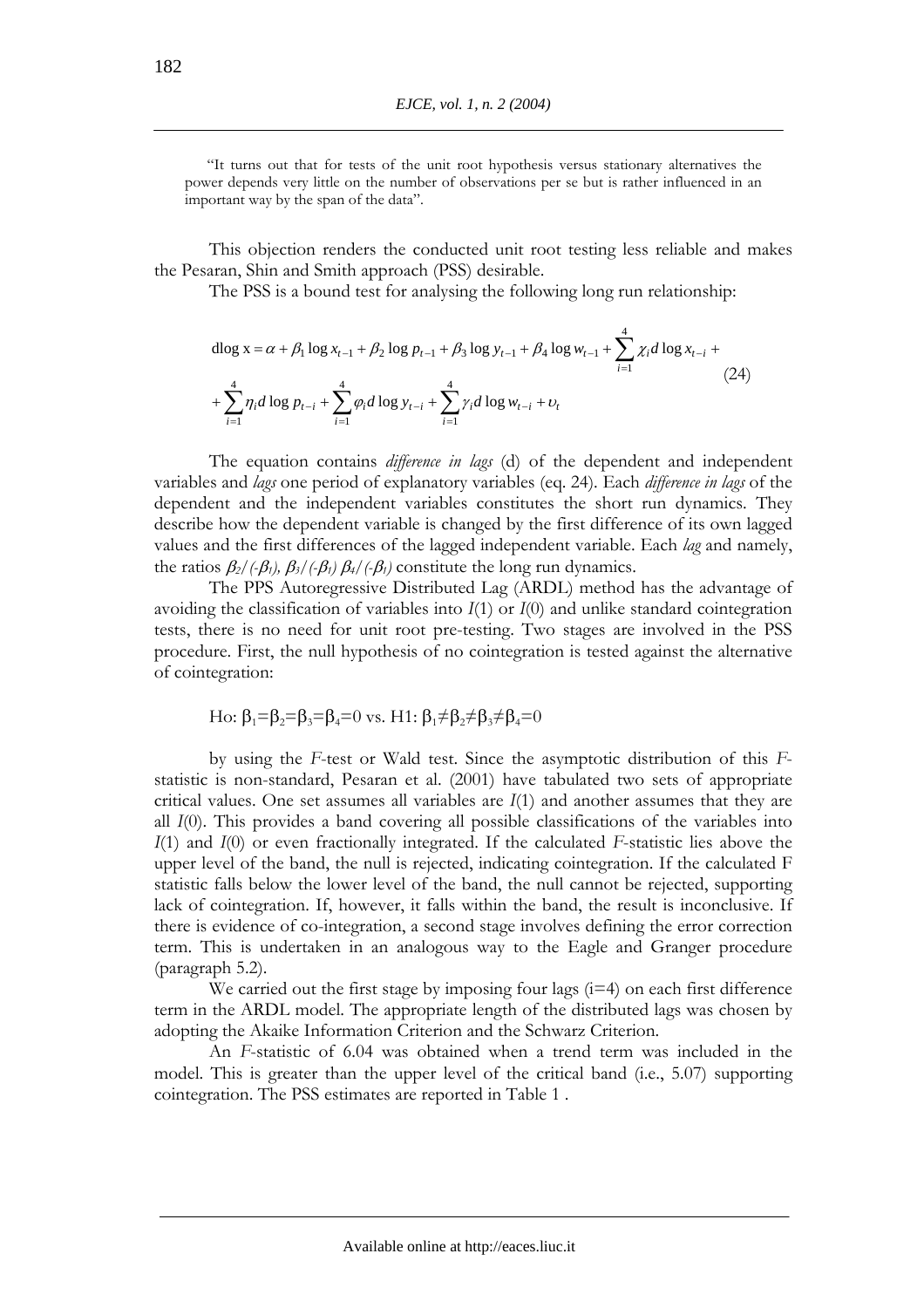**Table 1 Pesaran Shin Smith Test** 

| Null Hypothesis: | $\beta_i=0$<br>$\beta_2=0$<br>$\beta_3=0$<br>$\beta_4=0$ |             |          |
|------------------|----------------------------------------------------------|-------------|----------|
| F-statistic      | 6.047484                                                 | Probability | 0.000272 |
| Chi-square       | 24.18994                                                 | Probability | 0.000073 |

 Pesaran critical values 5% significance  $I(0)=4.01$   $I(1)=5.07$ 

# **5.2 Cointegration Analysis**

Once cointegration is ascertained, we turn to the estimation of the cointegration relationship. There are two ways to estimate it: the Error Correction Model (ECM) approach and the system VAR. We have used ECM as suggested by Engle and Granger (1987), in order to determine whether or not there is a long run relationship among variables. The absence of serial correlation among residuals permits the implementation of the ECM procedure. To overcome simultaneity problems, two stage least square and instrumental variables have been implemented.

A trend, a season and two dummy variables relative to 1995 and 1998 have been included in equation 24. The dummy for 1998 represents the Russian financial crisis which occurred in August 1998. The dummy for 1995 reflects the drop in industrial production which materialized in the last months of the year. Their presence is clear looking at the outliers in the residuals (Figure 1).

Figure 1 Residual Graph

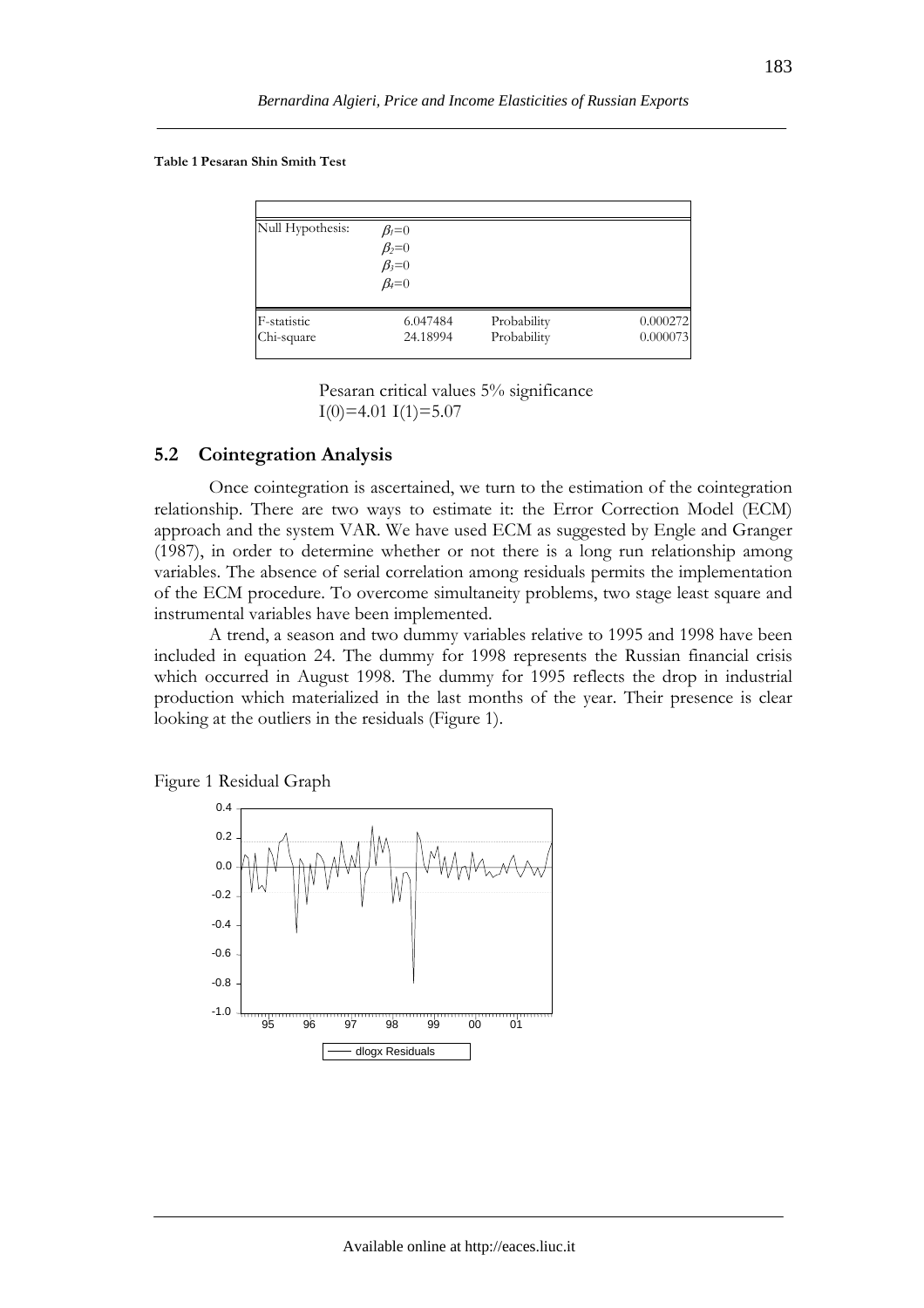The final ECM specification estimated by LS technique is formalised by:

(25)

$$
\begin{aligned} dlogx = & \alpha + \beta_1 log_{x_{t-1}} + \beta_2 log_{P_{t-1}} + \beta_3 log_{y_{t-1}} + \beta_4 log_{W_{t-1}} + \chi_2 dlog_{P_{t-1}} + \chi_3 dlog_{y_{t-1}} + \gamma_2 dlog_{P_{t-2}} + \\ & + \gamma_4 dlog_{W_{t-2}} + \lambda_4 dlog_{W_{t-4}} + trend + D95 + D98 + sea & (4) + v_t \end{aligned}
$$

The estimated model is robust in terms of autocorrelation and normality of residuals. In particular, the residuals are white noise, because using the Breusch-Godfrey Serial Correlation LM Test, the null hypothesis (no serial autocorrelation exists) cannot be rejected (Table 5 appendix). Normality of the residuals has been examined performing the Jarque-Bera multivariate test. The fit as measured by R2 is good (0.75). Finally, the t-statistic of lx (-4.66), in accordance with the PPS test, emphasises the existence of a long run cointegration relationship among variables, i.e. variables cannot move independently from each other.

The null hypothesis, Ho: no cointegration vs. H1: cointegration has been rejected since:

 $tECM = -4.66 \leq tCRIT -3.98$ 

The long run cointegration relationship among variables is given by the Bewley Transformation (Tab.4 appendix) formalised as follows:

$$
log x_{t-1} = -2.402 * log p_{t-1} - 1.453 * log y_{t-1} + 3.315 log w_{t-1}
$$
\n
$$
(-2.026) \qquad (-2.805) \qquad (3.894)
$$
\n
$$
(26)
$$

The values in brackets are t-values. The short-run elasticities are reported below:

$$
\log x_{t-1} = -0.23 * \log p_{t-1} - 1.17 * \log y_{t-1} + 2.56 \log w_{t-1}
$$
\n(27)  
\n(-2.039) (-2.338) (2.214)

## **5.3 Testing for Structural Breaks**

Over the 90s, Russia experienced the effects of important institutional changes as a consequence of the Soviet Union break down. Moreover, in August 1998 Russia went through a financial crisis, which was mainly triggered by fears on the prospects of political stability and ongoing declines in oil prices. One could then suspect the possibility of structural breaks in our model. However neither the results of the Chow break point test nor the Cumsum test give support to the hypothesis of significant structural breaks.

To carry out the Chow test, our data were partitioned into two sub-samples from May 1994 to July 1998 and from August 1998 to November 2001.

The gauged Chow statistics for August 1998 are reported in Table 2 . Since the estimated F-statistic falls inside the tabulated F-statistic range, we conclude that the null of no structural change cannot be rejected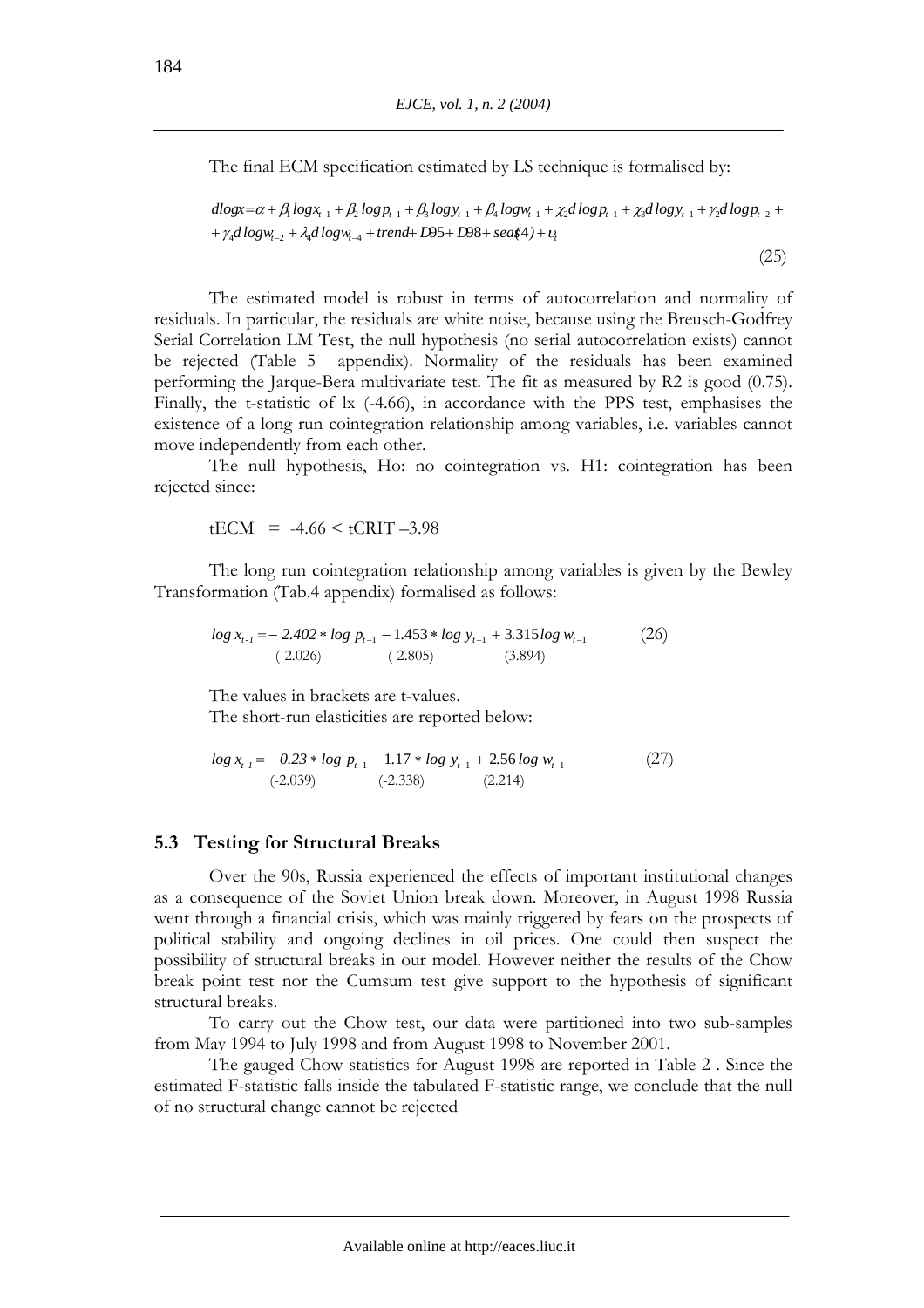#### **Table 2 Chow Breakpoint Test: 1998:08**

| F-statistic                           | 1.086359 | Probability | 0.386337 |
|---------------------------------------|----------|-------------|----------|
| Log likelihood ratio                  | 17.89172 | Probability | 0.161674 |
|                                       |          |             |          |
| Tabulated F-statistics                |          |             |          |
| $F(13, 78) = 2.34$ at 1% significance |          |             |          |
| $F(13, 78) = 1.92$ at 5% significance |          |             |          |

Also the log likelihood ratio statistic, based on the comparison of the restricted and unrestricted maximum of the (Gaussian) log likelihood function, does not reject the null of hypothesis of no structural change.

To check whether Russia went through other structural breaks during the considered time frame, the CUSUM test has been performed (Brown, Durbin, and Evans, 1975). The test, based on the cumulative sum of the recursive residuals, does not find parameter instability as the cumulative sum does not go outside the area between the two 5% critical lines.

#### **6 Estimation Results: Discussion**

The coefficients of the independent variables (eq. 26) are the price and income elasticity of the Russian exports. Put differently, the coefficients show the sensitivity of Russian exports to changes in relative prices and domestic and world income. In line with the literature, price elasticity and income elasticities enter the final equation with the expected signs and they are highly significant. More specifically, the long run price elasticity is  $-2.4$ . A reduction in relative prices of 10%, i.e. a real depreciation of 10%, brings about a rise in exports of 24%. Therefore, the Marshall-Lerner condition, which states that a real depreciation improves the current account if exports are sufficiently elastic to the real exchange rate, is met. The effects of real devaluation are very impressive. Relative prices are hence important determinants of trade flows. A rouble depreciation, in fact, affects significantly trade flows and contributes to ameliorate Russia's current account balance. Russia has experienced a gain in price competitiveness and an increase in export market share since the rouble devaluation in 1998. The sensitivity to prices of Russian exports suggests that careful attention should be paid to price elasticity in order to determine exchange rate movements, which in turn are useful to evaluate the international competitiveness of Russia. It is known that policy makers face an impossible task if they have to conciliate the so called "inconsistent quartet" of (1) free trade, (2) complete international capital mobility, (3) fixed or managed exchange rates and (4) autonomy of monetary policy. Both economic theory (Mundell, 1963; Padoa Schioppa, 2002) and historical experience, in fact, provide a striking confirmation that the four objectives cannot coexist, but one of them must be overlooked. As indicated by the Mundell quartet, if three of the four conditions—free trade, capital mobility and independent monetary policy—are fulfilled, it is not possible to maintain a fixed exchange rate; the latter has to be floating. In this context, while Europe has "reconciliated the inconsistent quartet by moving from autonomous national monetary policies to monetary Union" (Padoa Schioppa, 2002), USA and Japan have opted for free trade, free capital movements and independent monetary policy, China has given away free capital movements, Russia and Thailand still pursue all four objectives (Table 3). The latter strategy is an unsustainable or 'inconsistent' policy mix, which can lead to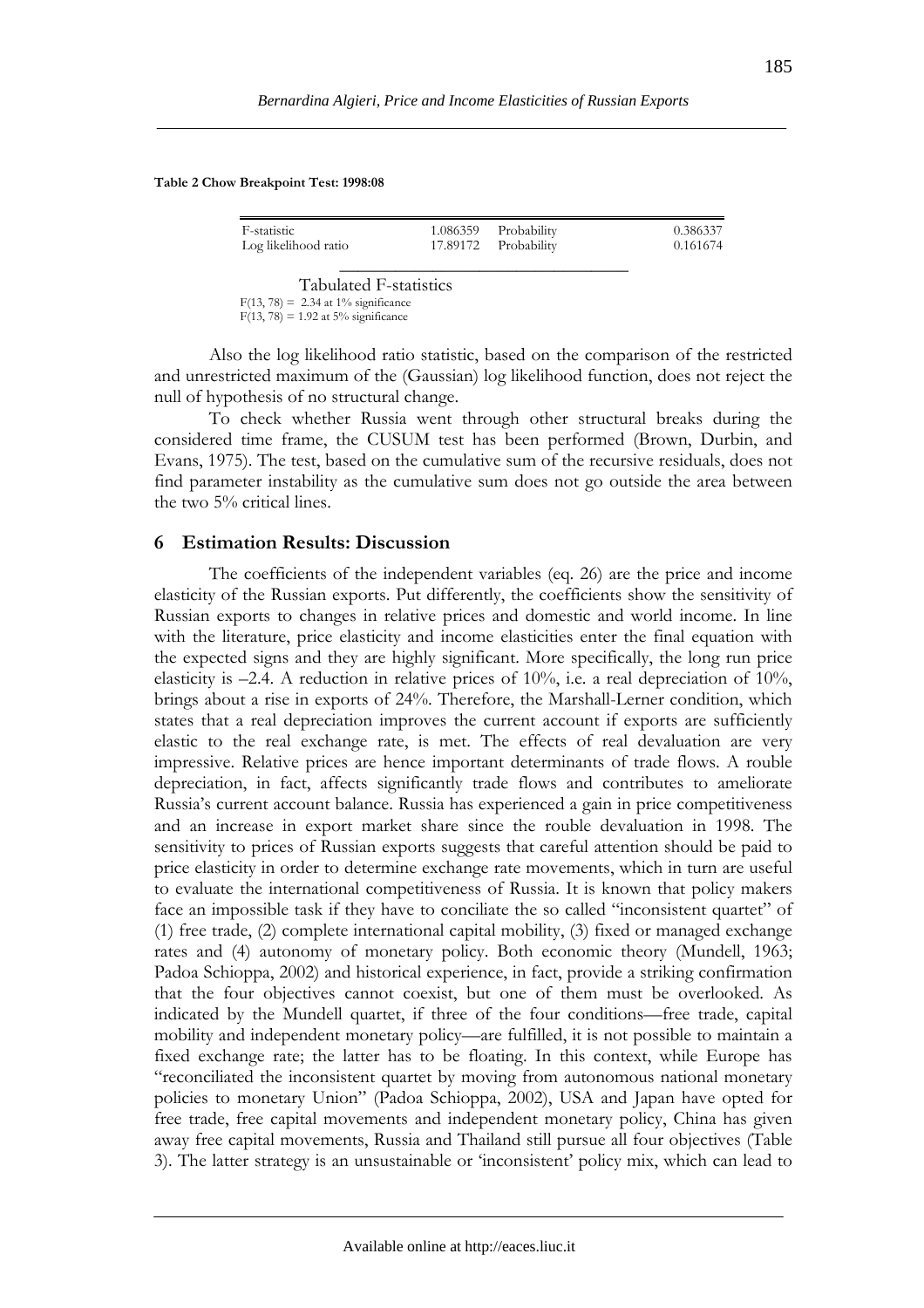strong financial crises. Therefore, it is necessary to give away one of the objectives. Since the Russian Federation is looking for free trade and capital mobility and the Central Bank of Russia controls monetary policy, the fixed exchange rate should be given up. The estimation of trade elasticities, as a consequence, becomes extremely important because allows to predict real exchange rate changes necessary to obtain a given change in the current account.

**Table 3 The Inconsistent Quartet** 

| Country/Area       | <b>Free Trade</b> | <b>Free Capital</b><br><b>Movements</b> | <b>Autonomous</b><br><b>Monetary</b><br><b>Policy</b> | <b>Fixed</b><br><b>Exchange</b><br>Rate |
|--------------------|-------------------|-----------------------------------------|-------------------------------------------------------|-----------------------------------------|
| <b>EU</b> Members  | yes               | yes                                     | no                                                    | yes                                     |
| <b>USA</b> / Japan | yes               | yes                                     | yes                                                   | no                                      |
| <b>China</b>       | partially         | no                                      | yes                                                   | yes                                     |
| Thailand           | yes               | yes                                     | yes                                                   | yes                                     |
| <b>Russia</b>      | yes               | yes                                     | yes                                                   | yes                                     |

 **Source: Own Presentation based on IMF World Economic Outlook, various issues** 

To make plain this last concept consider the exports of Russia, the estimated elasticity and the value of the rouble in 1994. The movement of the Russian exchange rate can be predicted using some simple indices. Russia's exports between 1994 and 2001 have grown from 67.8 to 101.6 billion US dollars (the Central Bank of the Russian Federation, 2003) the real trade weighted exchange rate with base 1995=100 was 105 in 1994 (RET, 2003). Without considering imports and supposing a price elasticity equal to -1, the raise in exports by 49.8% throughout the considered time frame would have required an equal depreciation of the rouble, i.e. the weighted exchange rate would go from 105 to about 52.29. But with an elasticity of -2.4, such export increase needs a real depreciation of about  $21\%$ <sup>3</sup>, i.e. the weighted exchange rate would have had to change from 105 to about 83<sup>4</sup>. This value actually, matches the value of the real trade exchange rate issued by the Russian economic Trends, 83.7.

The estimated price elasticity of -2.4 refers to exports excluding oil and gas and their products. In general, price elasticity is higher when a country is specialised in low and medium technology goods. Excluding oil and energy products, Russia in fact is specialised in wood, mineral products, fish and fur-skins. By contrast, price elasticity is lower in countries whose trade includes a higher proportion of exported goods offering more opportunities for differentiation, which can be based on factors such as technological sophistication, quality or brand image. In a previous estimation conducted on the Russian export demand inclusive of oil and its products, we found a foreign demand for Russian products quite inelastic to prices (0.79). The reason can be traced back to the fact that the demand for oil and all energy products is not influenced that much by changes in prices. This means that in this latter case, a reduction in prices of 10% would cause a rise in exports of only 8%.

The demand for exports is elastic with respect to worldwide disposable income. The high long run elasticity (3.3) implies that the value of exports increases substantially when world income increases.

 $\overline{a}$ 

<sup>3</sup> Note that  $\Delta Q/\Delta p$ =elasticity, thus 49.8%/ $\Delta p$ =-2.4 and  $\Delta p$ =20.75%

<sup>4 105\*21%= 22.05 105-22.05=82.95</sup>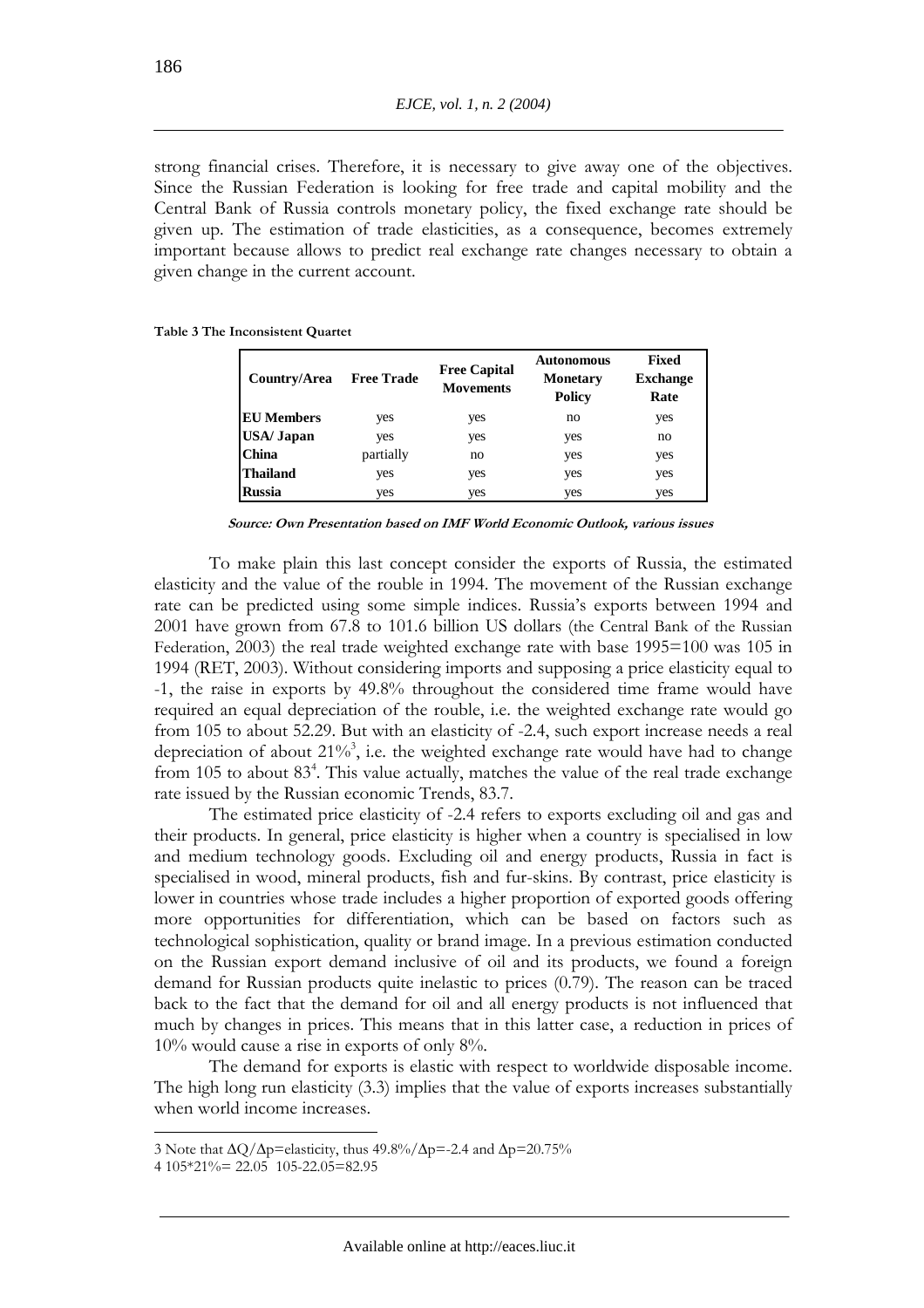The demand for exports is significantly linked to domestic disposable income too. The value of exports increases by 14% when domestic income decreases by 10%. A growth in domestic income produces an increase in demand for domestic and foreign products—it pushes imports up and reduces exports. In other words, higher absorption would have been spent on imports. The negative sign obtained from the estimations can be explained by the fact that national GDP has been netted of exports. In another previous estimation we took into account the total GDP with exports. In this last case the sign was, as might be expected, positive.

The higher the elasticity of foreign demand for Russian products to world income, the stronger the exports will be as an engine of growth. The higher the price elasticity, the more competitive is the international market for exports of the particular country, and thus the more effective a real devaluation will be in upgrading export receipts.

The short term elasticities are smaller than the long run ones. In the short period, the effects of competitiveness on exports are quite scanty, while the response of exports to income changes is more immediate. Consequently, in the short term, Russian exports are dominated by movements of worldwide and domestic real income, which become a crucial determinant of economic performance in Russia, while changes in competitiveness take longer to affect export performance.

# **7 Conclusion**

The paper provides price and income elasticities of the export demand function for Russia, estimated within a cointegration ECM framework and taking into account the new empirical approach by Pesaran-Shin-Smith (2001). An extended version of the Imperfect Substitute Model has been implemented. The period of analysis goes from December 1993 to November 2001. Monthly data have been used.

The long-run price and income elasticities have the expected signs and are highly significant. In particular, the long run price elasticity is found to be -2.40. The high price elasticity is explained by the low proportion of high-technology goods exported by Russia. It does emerge that there is a specialisation in products that allow less differentiation and are therefore, subject to higher price-competition from third countries. The long run world income elasticity is equal to 3.31, while the Russian income elasticity is -1.45. In the short period, the effects of competitiveness on exports are limited, while the reaction of exports to income changes is immediate. Thereby, in the short term, Russian exports are dominated by movements of worldwide and domestic real income, which becomes a crucial determinant of economic performance in Russia, while changes in competitiveness take longer to affect export performance.

The cointegration equation is robust in terms of autocorrelation and normality of residuals and it has a high goodness of fit.

# **References:**

Aigner, D.J and S.M. Goldfeld (1974), 'Estimation and Prediction from Aggregate Data when Aggregates are Measured more Accurately than their Components', *Econometrica*, 42, 113-134.

Aquino, A. (1982), 'Crescita Economica e Bilancia dei Pagamenti: un Tentativo di Sintesi', *Giornale degli Economisti e Annali di Economia*, 3, 185-205.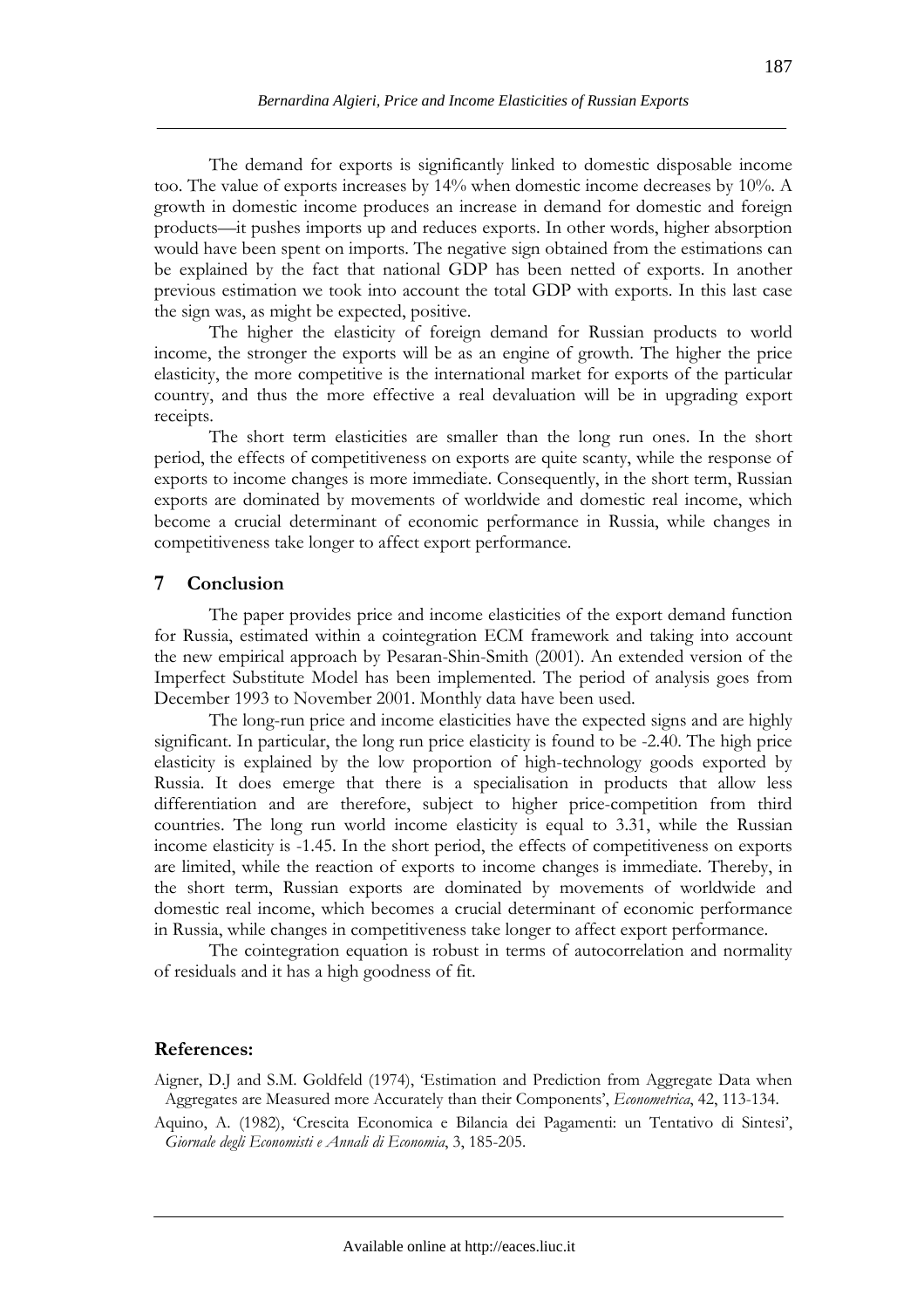- Banco de Espaňa (2003), 'Comparative Analysis of Export Demand for Manufactures in the Euro Area Countries', *Economic Bulletin*, July.
- Brown, R.L., J. Durbin, and J.M. Evans (1975), 'Techniques for Testing the Constancy of Regression Relationships Over Time', *Journal of the Royal Statistical Society*, 37, 149–192.
- Campbell, J.Y. and P. Perron (1991), 'Pitfalls and Opportunities: What Macroeconomists Should Know About Unit Roots', *NBER Technical Working Paper* , No.100, April.
- Chipman, S.J. (1985), 'Estimation of Net-Import Demand Functions for the Federal Republic of Germany, 1959-1982', *Herbert Giersch (editor)*, Probleme und Perspektiven der weltwirtschaftlichen Entwicklung, Jahrestagung des Verein für Socialpolitik, Gesellschaft für Wirtschaftsund Socialwissenschaften in Travemünde vom 17.-19. September 1984, Neue Folge, Band 148, *Berlin: Duncker & Humblot*, 197-213.
- Clarida, R. (1994), 'Co-integration, Aggregate Consumption, and Demand for Imports: A Structural Econometric Investigation', *American Economic Review*, 84, 298-308.
- Cubadda, G., S. Fachin and F. Nucci (1999), 'Disaggregated Import Demand functions for the Italian Economy', in C. Sardoni and P. Kriesler (eds), *Keynes, Post-Keynesianism and Political Economy*, London, Routledge.
- Deardorff A. And R. M. Stern (1978), 'The Terms-of-Trade Effect on Expenditure: Some Evidence from Econometric Models', *Journal of International Economics*, 8, 409-414.
- de la Croix, D. and J.P. Urbain (1995), 'Intertemporal Substitution in Import Demand and Habit Formation', *Working Paper at the HCM workshop in Aarhus*.
- Engle, R.F. and C.W.J. Granger (1987), 'Co-integration and Error-Correction Representation: Estimation and Testing', *Econometrica*, 55, 251–276.
- Faini, R., F. Clavijo and A. Senhadji (1992), 'The Fallacy of Composition Argument: Is it Relevant for LDCs' Manufactures Exports?', *European Economic Review*, 36, 865–882.
- Giovannini, A. (1988), 'Exchange Rates and Traded Good Prices', *Journal of International Economics*, 24, 45-68.
- Goldstein, M. and M.S Khan (1985), 'Income and Price Effects in Foreign Trade', in Jones RW, Kenen PB (eds.), *Handbook of International Economics* Vol. II, North-Holland.
- Hooper, P., K. Johnson and J. Marquez (1998), 'Trade Elasticities for G-7 Countries', *International Finance Discussion Papers*, No.609.
- Hung, W., Y. Kim and K. Ohno (1993), 'Pricing Exports: a Cross-Country Study', *Journal of International Money and Finance*, 12, 3-28.
- IMF, World Economic Outlook, various issues.
- Kalecki, M. (1971), *'*On Foreign Trade and Domestic Exports', in *Selected Essays on the Dynamics of the Capitalist Economy 1933-1970*, London, Cambridge University Press.
- Kravis, I. B. and Lipsey R.E. (1983), 'Toward an Explanation of National Price Levels', *Princeton Studies in International Finance*, 52, 21-38.
- Leamer, Edward E. and Robert M. Stern (1970), *Quantitative International Economics*, Boston, Allyn and Bacon.
- Lipsey, R. (1978), 'Price Behaviour in the Light of Balance of Payments Theories', *Journal of International Economics*, 8, 193-246, NBER Reprint No. 26.
- Madsen, J. B. (1998), 'Errors-in-Variables, Supply Side Effects, and Price Elasticities in Foreign Trade', *Weltwirtschaftliches Archiv*, 134(4), 612-637.
- Marquez, J. and C. McNeilly (1988), 'Income and Price Elasticities for Exports of Developing Countries', *Review of Economics and Statistics*, 70, 306–314.
- Mundell, R. (1963), 'Capital mobility and stabilization policy under fixed and flexible exchange rates', *Canadian Journal of Economic and Political Science*, 29, 475-485.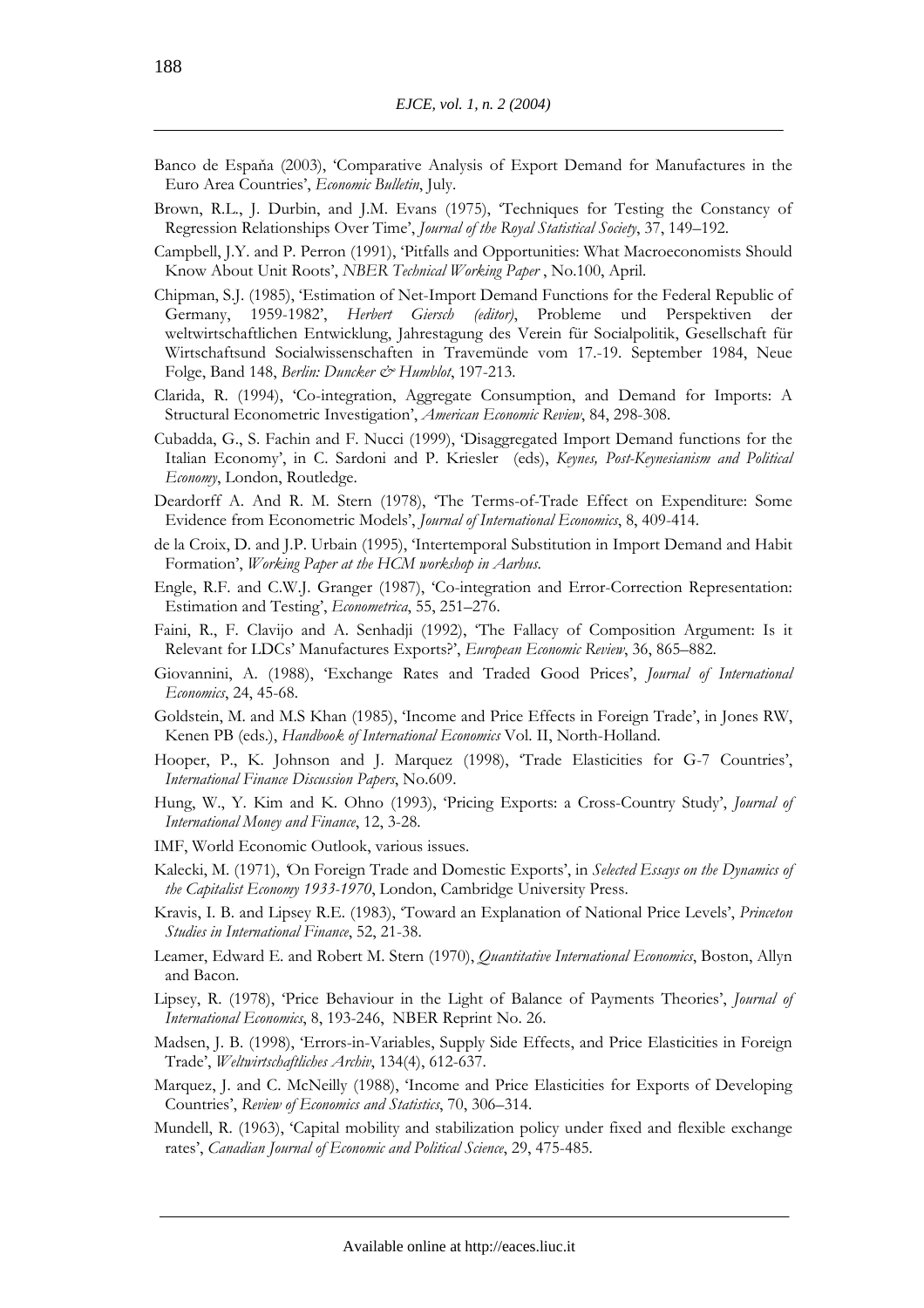- Nielsen, H. B. (2001), 'An I(2) Cointegration Analysis of Price and Quantity Formation in Danish Manufactured Exports', *Discussion Paper No.1 Institute of Economic*s, University of Copenhagen.
- Ogaki, M. (1992), 'Engel's Law and Cointegration', *Journal of Political Economy*, 100, 1027-1046.
- Orcutt, G.H (1950), 'Measurement of Price Elasticities in International Trade', *The Review of Economics and Statistics*, 32, 117–132.
- Ostry, J. and A. Rose (1992), 'An Empirical Evaluation of the Macroeconomic Effects of Tariffs', *Journal of International Money and Finance*, 11, 63–79.
- Padoa Schioppa, T. (2002), 'Competition, Co-operation, Public Action: Three Necessary Drivers for European Financial Integration', The European Central Bank, Dinner Speech for the Launching Workshop of the *ECB-CFS Research Network* on "Capital Markets and Financial Integration in Europe" Frankfurt am Main, 29 April.
- Pesaran, M. H., Shin, Y. and Smith, R.J. (2001), 'Bounds Testing Approaches to the Analysis of Level Relationships', *Journal of Applied Econometrics*, 16, 289-326.
- Prais, S. J. (1962), 'Econometric Research in International Trade: A Review', *Kyklos*, 15, 560-579.
- Reinhart, C. (1995), 'Devaluation, Relative Prices, and International Trade', *IMF Staff Papers*, 42, 290-312.
- Rose, A. (1990), 'Exchange Rates and Trade Balance: Some Evidence from Developing Countries', *Economic Letters*, 34, 271–275.
- Rose, A. (1991), 'The Role of Exchange Rates in Popular Models of International Trade: Does the Marshall-Lerner Condition Hold?', *Journal of International Economics*, 30, 301–316.
- Russian Economic Trends (RET), Produced by the *Russian-European Centre for Economic Policy* in cooperation with the Working Center for Economic Reform under the Government of the Russian Federation, various issues.
- Senhadji, A. and C. Montenegro (1998), 'Time Series Analysis of Export Demand Equations: A Cross-Country Analysis', *IMF Working Paper*, No.149.
- Senhadji, A. and C. Montenegro (1999), 'Time Series Analysis of Export Demand Equations: A Cross-Country Analysis', *IMF Staff Papers*, 46, 3.
- Stern R. M., J. Francis and B. Schumacher (1976), *Price Elasticities in International Trade*, London, Macmillan Press.
- Taplin, G. B. (1973), 'A Model of World Trade', in R.J. Ball (eds), *The International Linkage of National Economics Models,* Amsterdam: North-Holland.
- The Central Bank of the Russian Federation, CBR (2003), *Bulletin of Banking Statistics*, Moscow.
- Wolf, H., J. De Gregorio and A. Giovannini (1994), 'International Evidence on Tradables and Nontradables Inflation', *European Economic Review*, 32, 1225-1544.
- Wolf, H. and J. Haskel (2000), 'From Big-Macs to iMacs: What Do International Price Comparisons Tell Us?', *World Economics*, 1, 167-178.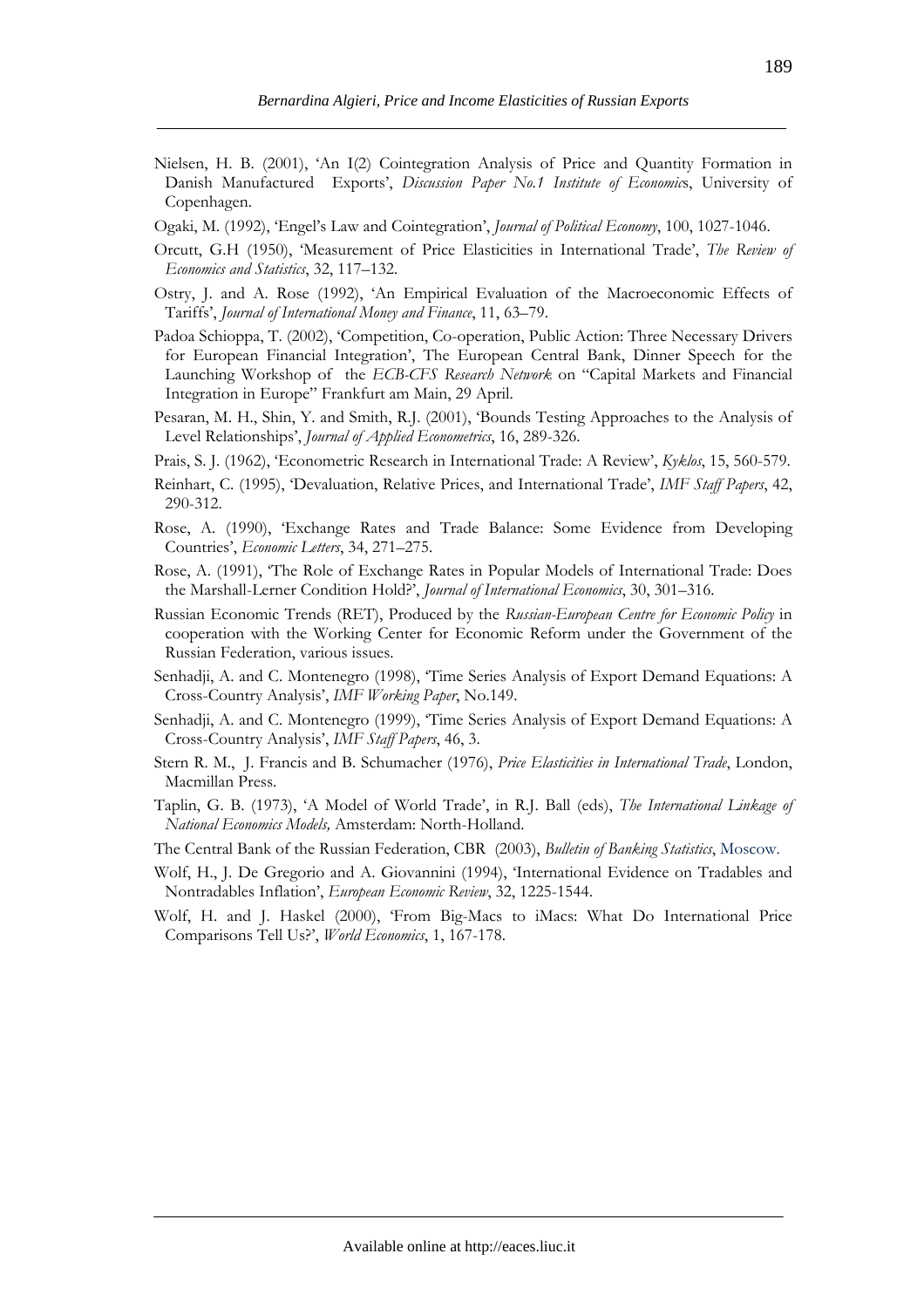# **Appendix**

Figure 2 Time Series Dynamics Russian Exports without oil and petroleum products (log values) 1994-2001



Relative Prices of Russian products in terms of foreign products (log values) 1994-2001

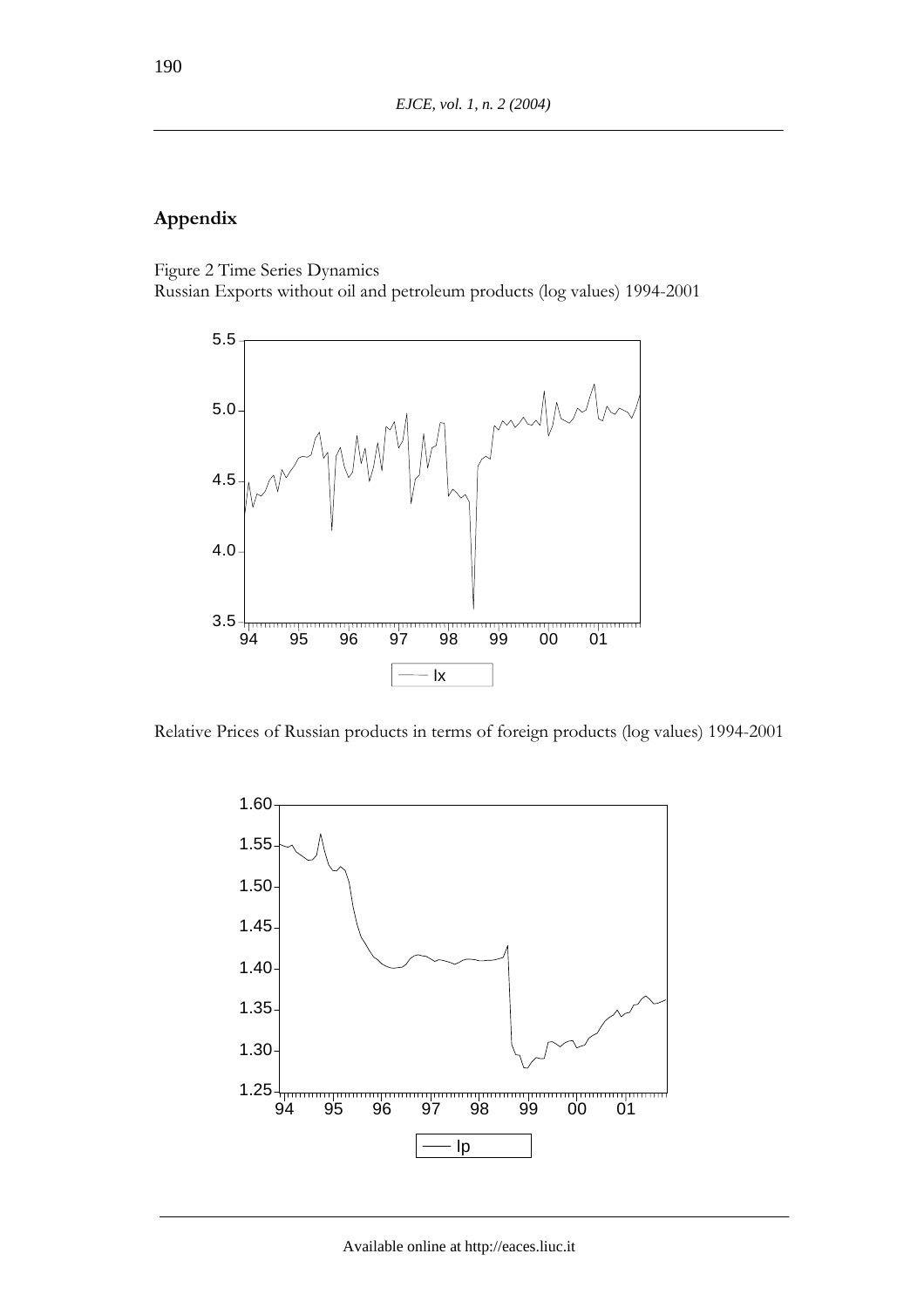Russian GDP, excluding exported goods (log values) 1994-2001.



OECD industrial production (log values) 1994-2001

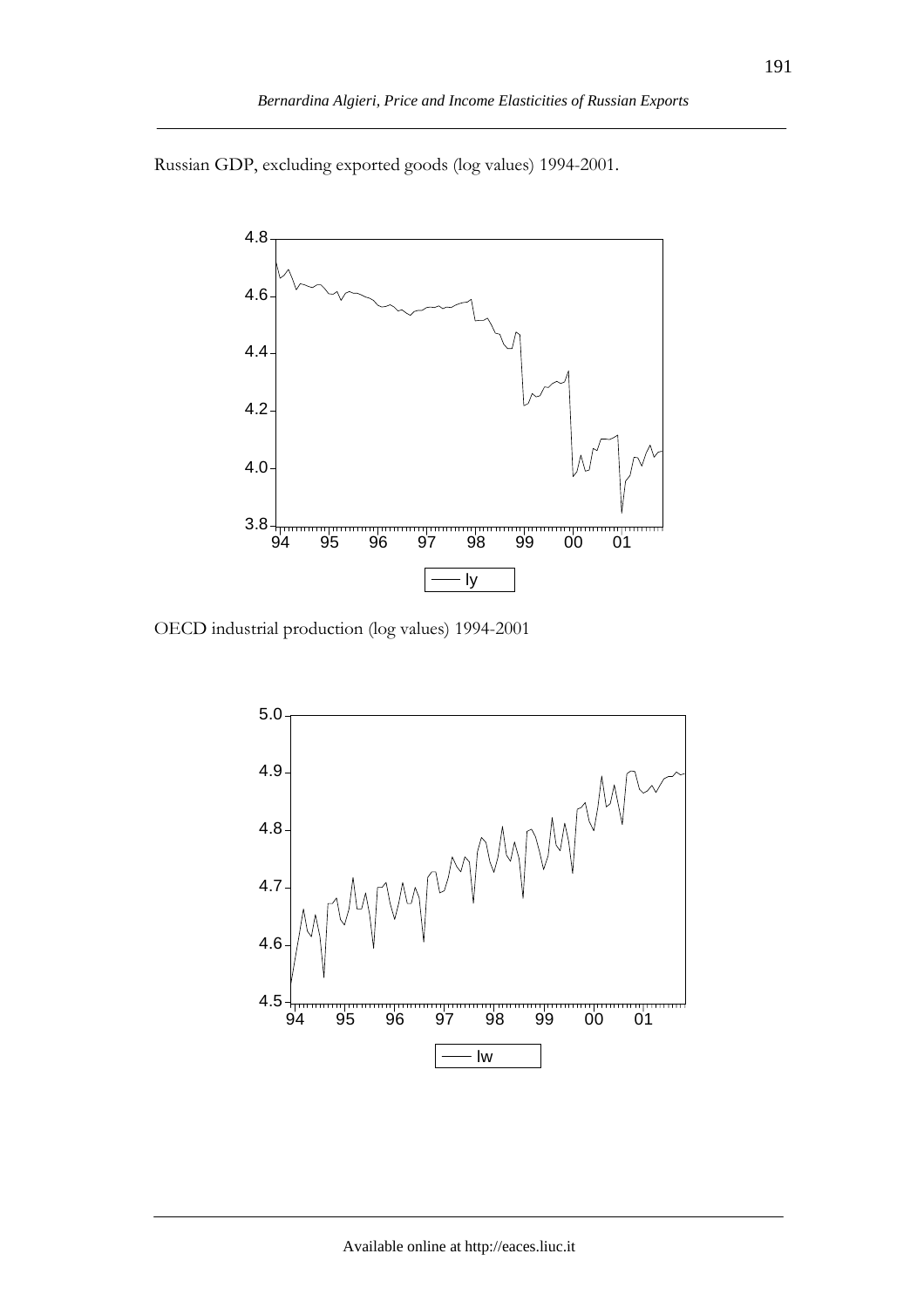#### **Table 4 Unit Root Tests**

|                               | <b>ADF-Test on level</b> | ADF-Test on first difference   |
|-------------------------------|--------------------------|--------------------------------|
| logx                          | $-2.803986$              | $-4.866052$                    |
| logy                          | $-2.244854$              | $-5.320290$                    |
| logp                          | $-1.672600$              | $-4.069250$                    |
| logw                          | $-3.336670$              | $-9.687245$                    |
| On level                      |                          | 1-st differences               |
| $1\%$ Critical Value* -4.0613 |                          | $1\%$ Critical Value* -4.0625  |
| 5% Critical Value* -3.4591    |                          | 5% Critical Value* -3.4597     |
| 10% Critical Value* -3.1554   |                          | $10\%$ Critical Value* -3.1557 |
|                               |                          |                                |

|                             | <b>PP-Test on level</b> | PP-Test on first differences                                           |  |
|-----------------------------|-------------------------|------------------------------------------------------------------------|--|
| logx                        | $-4.213866$             |                                                                        |  |
| logy                        | $-0.860524$             | $-11.97013$                                                            |  |
| logp                        | $-1.856028$             | $-8.855690$                                                            |  |
| logw                        | $-2.241063$             | $-16.32586$                                                            |  |
| On level                    |                         | 1-st differences                                                       |  |
| 1% Critical Value* -4.0570  |                         | 1% Critical Value* -4.0580                                             |  |
| 5% Critical Value* -3.4571  |                         | 5% Critical Value* -3.4570                                             |  |
| 10% Critical Value* -3.1542 |                         | $10\%$ Critical Value* -3.1545                                         |  |
|                             |                         | *MacKinnon critical values for rejection of hypothesis of a unit root. |  |

**Table 5 Final ECM Specification**

| Dependent Variable: dlogx                           |             |                       |             |             |  |
|-----------------------------------------------------|-------------|-----------------------|-------------|-------------|--|
| Method: Least Squares                               |             |                       |             |             |  |
| Sample(adjusted): 1994:05 2001:11                   |             |                       |             |             |  |
| Included observations: 91 after adjusting endpoints |             |                       |             |             |  |
| Variable                                            | Coefficient | Std. Error            | t-Statistic | Prob.       |  |
| $\log x(-1)$                                        | $-0.390950$ | 0.106682              | $-4.664631$ | 0.0004      |  |
| $logp(-1)$                                          | $-0.942510$ | 0.421295              | $-2.237173$ | 0.0281      |  |
| $logy(-1)$                                          | $-0.570055$ | 0.172455              | $-3.305519$ | 0.0014      |  |
| $logw(-1)$                                          | 1.299598    | 0.292896              | 4.437058    | 0.0000      |  |
| $D95=0$                                             | 0.515969    | 0.159690              | 3.231071    | 0.0018      |  |
| @TREND                                              | $-0.008856$ | 0.002711              | $-3.266636$ | 0.0016      |  |
| $dlogw(-2)$                                         | $-0.720001$ | 0.412753              | $-1.744385$ | 0.0850      |  |
| $dlogy(-1)$                                         | 0.458957    | 0.287627              | 1.595669    | 0.1146      |  |
| @SEAS(4)                                            | $-0.238841$ | 0.064049              | $-3.729055$ | 0.0004      |  |
| $dlogw(-4)$                                         | $-1.292785$ | 0.408322              | $-3.166095$ | 0.0022      |  |
| $D98=0$                                             | $-0.543883$ | 0.200235              | $-2.716221$ | 0.0081      |  |
| $dlogp(-1)$                                         | 0.359716    | 0.225580              | 1.594628    | 0.1148      |  |
| $dlogp(-2)$                                         | $-0.181583$ | 0.215821              | $-0.841361$ | 0.4027      |  |
| R-squared                                           | 0.759276    | Mean dependent var    |             | 0.007903    |  |
| Adjusted R-squared                                  | 0.691472    | S.D. dependent var    |             | 0.213302    |  |
| S.E. of regression                                  | 0.152108    | Akaike info criterion |             | $-0.796886$ |  |
| Sum squared resid                                   | 1.804678    | Schwarz criterion     |             | $-0.438192$ |  |
| Log likelihood                                      | 49.25831    | Durbin-Watson stat    |             | 2.157067    |  |
| <b>Breusch-Godfrey Serial Correlation LM Test:</b>  |             |                       |             |             |  |
| F-statistic                                         | 1.430260    | Probability           |             | 0.232429    |  |
| Obs*R-squared                                       | 6.530453    | Probability           |             | 0.162882    |  |